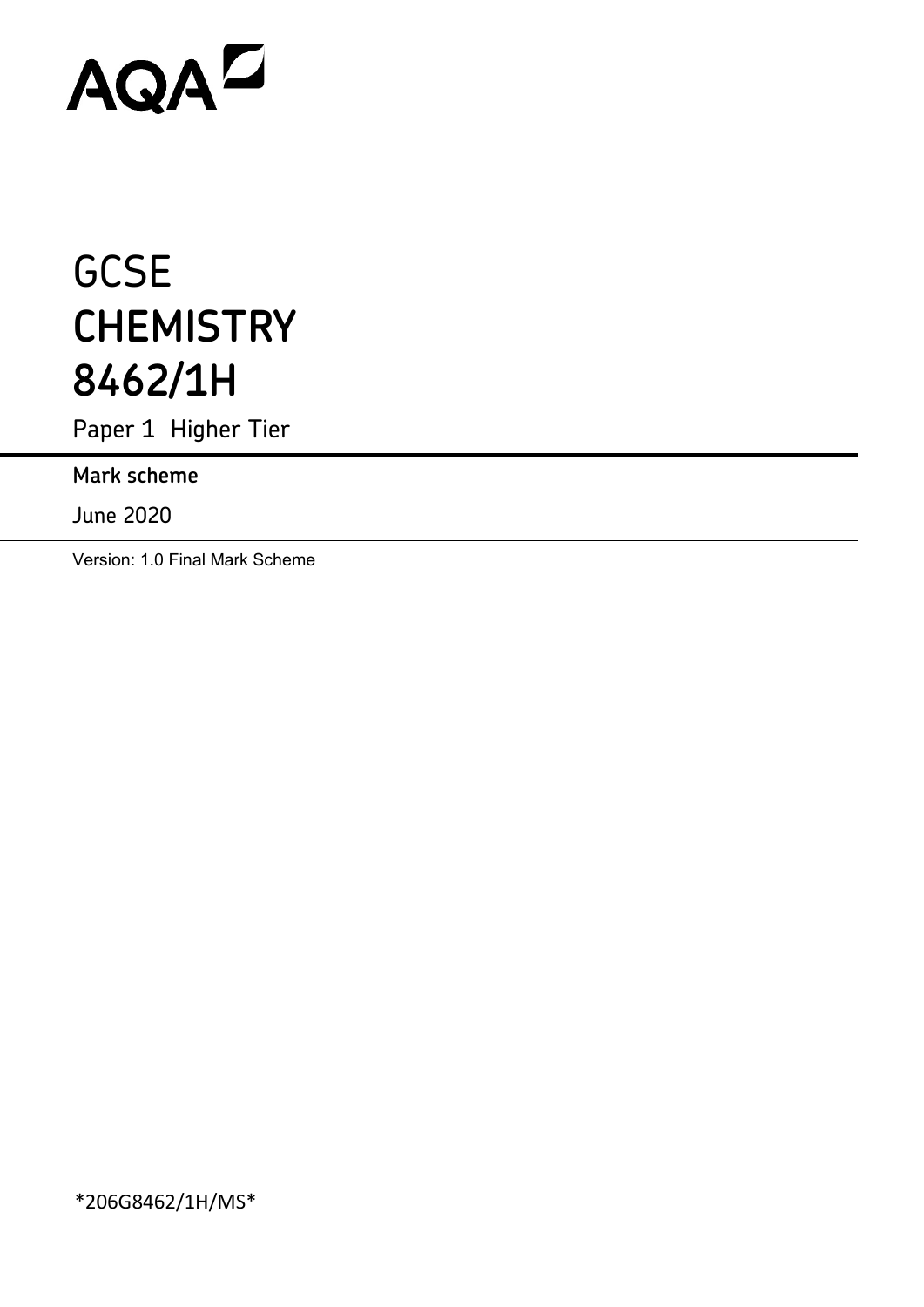Mark schemes are prepared by the Lead Assessment Writer and considered, together with the relevant questions, by a panel of subject teachers. This mark scheme includes any amendments made at the standardisation events which all associates participate in and is the scheme which was used by them in this examination. The standardisation process ensures that the mark scheme covers the students' responses to questions and that every associate understands and applies it in the same correct way. As preparation for standardisation each associate analyses a number of students' scripts. Alternative answers not already covered by the mark scheme are discussed and legislated for. If, after the standardisation process, associates encounter unusual answers which have not been raised they are required to refer these to the Lead Examiner.

It must be stressed that a mark scheme is a working document, in many cases further developed and expanded on the basis of students' reactions to a particular paper. Assumptions about future mark schemes on the basis of one year's document should be avoided; whilst the guiding principles of assessment remain constant, details will change, depending on the content of a particular examination paper.

Further copies of this mark scheme are available from aqa.org.uk

#### **Copyright information**

AQA retains the copyright on all its publications. However, registered schools/colleges for AQA are permitted to copy material from this booklet for their own internal use, with the following important exception: AQA cannot give permission to schools/colleges to photocopy any material that is acknowledged to a third party even for internal use within the centre.

Copyright © 2020 AQA and its licensors. All rights reserved.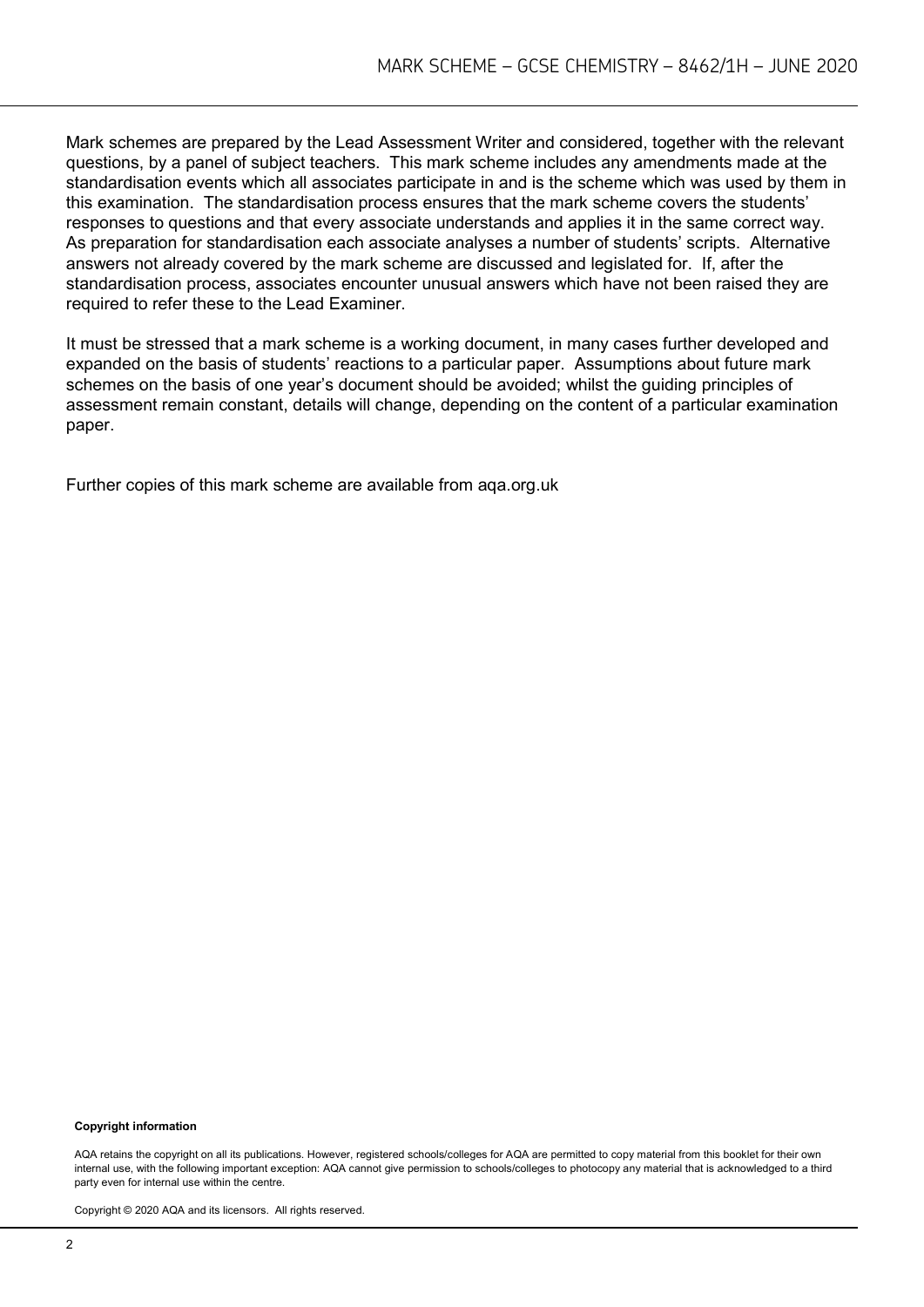# Information to Examiners

# 1. General

The mark scheme for each question shows:

- the marks available for each part of the question
- the total marks available for the question
- the typical answer or answers which are expected
- extra information to help the Examiner make his or her judgement
- the Assessment Objectives, level of demand and specification content that each question is intended to cover.

The extra information is aligned to the appropriate answer in the left-hand part of the mark scheme and should only be applied to that item in the mark scheme.

At the beginning of a part of a question a reminder may be given, for example: where consequential marking needs to be considered in a calculation; or the answer may be on the diagram or at a different place on the script.

In general the right-hand side of the mark scheme is there to provide those extra details which confuse the main part of the mark scheme yet may be helpful in ensuring that marking is straightforward and consistent.

# 2. Emboldening and underlining

- **2.1** In a list of acceptable answers where more than one mark is available 'any **two** from' is used, with the number of marks emboldened. Each of the following bullet points is a potential mark.
- **2.2** A bold **and** is used to indicate that both parts of the answer are required to award the mark.
- **2.3** Alternative answers acceptable for a mark are indicated by the use of **or**. Different terms in the mark scheme are shown by a / ; eg allow smooth / free movement.
- **2.4** Any wording that is underlined is essential for the marking point to be awarded.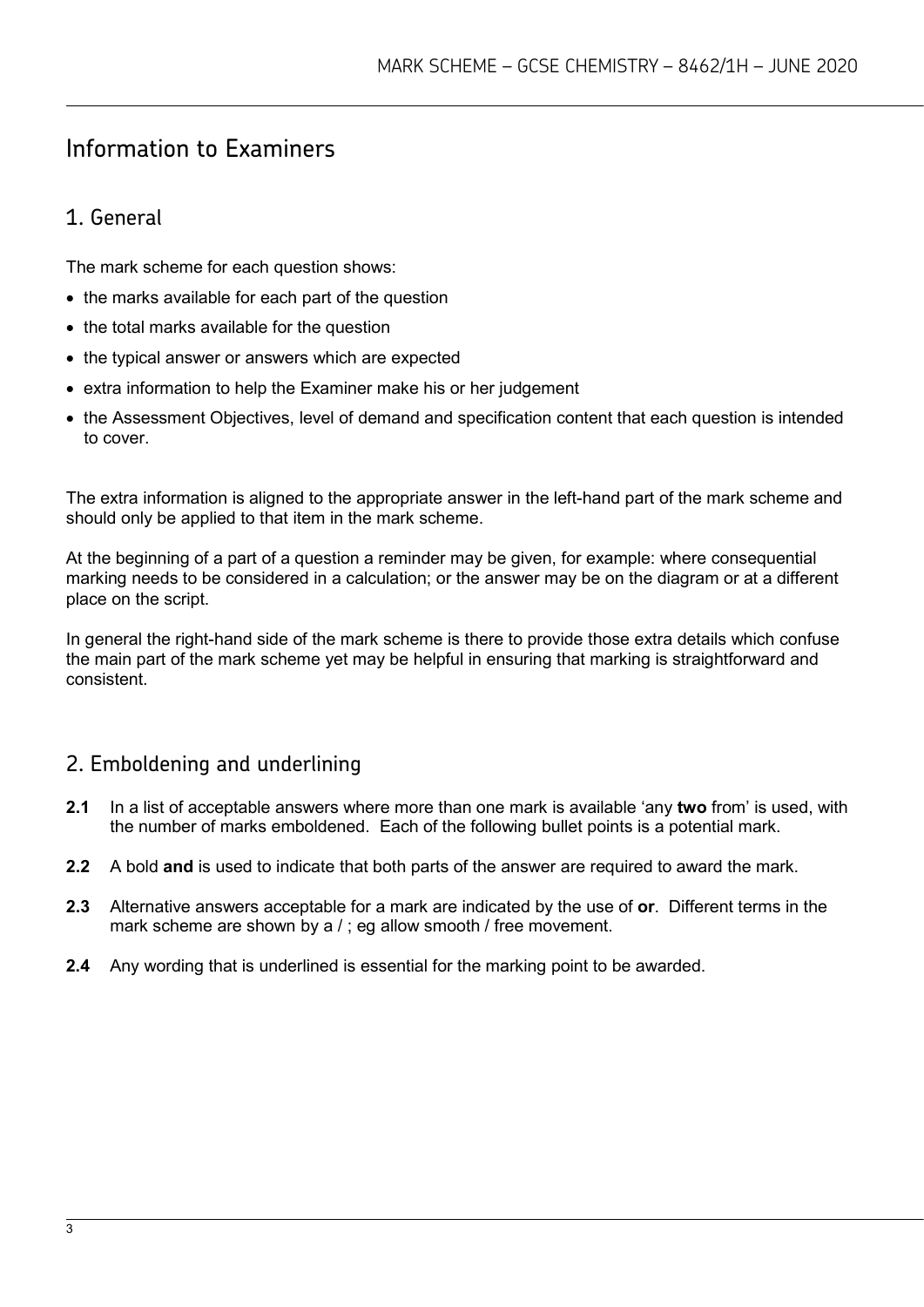# 3. Marking points

#### **3.1 Marking of lists**

This applies to questions requiring a set number of responses, but for which students have provided extra responses. The general principle to be followed in such a situation is that 'right + wrong = wrong'.

Each error / contradiction negates each correct response. So, if the number of error / contradictions equals or exceeds the number of marks available for the question, no marks can be awarded.

However, responses considered to be neutral (indicated as \* in example 1) are not penalised.

Example 1: What is the pH of an acidic solution?

**[1 mark]**

**[2 marks]**

| <b>Student</b> | <b>Response</b> | Marks<br>awarded |
|----------------|-----------------|------------------|
| 1              | green, 5        |                  |
| 2              | red $*$ , 5     |                  |
| 3              | red*, 8         |                  |

Example 2: Name two planets in the solar system.

**Student Response Marks awarded** 1 **Neptune, Mars, Moon** 1 2 Neptune, Sun, Mars, Moon  $\Omega$ 

#### **3.2 Use of chemical symbols / formulae**

If a student writes a chemical symbol / formula instead of a required chemical name, full credit can be given if the symbol / formula is correct and if, in the context of the question, such action is appropriate.

#### **3.3 Marking procedure for calculations**

Marks should be awarded for each stage of the calculation completed correctly, as students are instructed to show their working. Full marks can, however, be given for a correct numerical answer, without any working shown.

#### **3.4 Interpretation of 'it'**

Answers using the word 'it' should be given credit only if it is clear that the 'it' refers to the correct subject.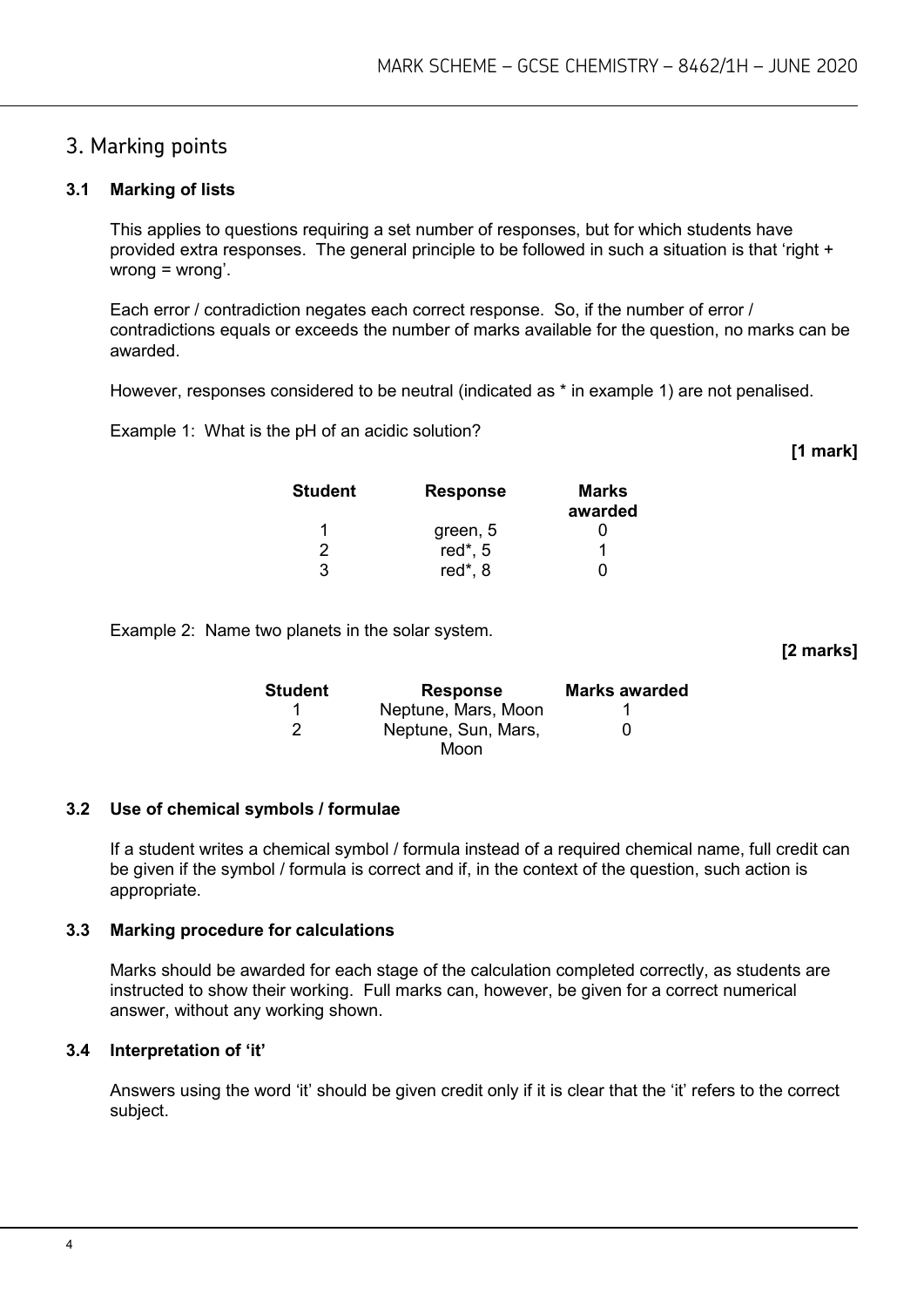#### **3.5 Errors carried forward**

Any error in the answers to a structured question should be penalised once only.

Papers should be constructed in such a way that the number of times errors can be carried forward is kept to a minimum. Allowances for errors carried forward are most likely to be restricted to calculation questions and should be shown by the abbreviation ecf in the marking scheme.

#### **3.6 Phonetic spelling**

The phonetic spelling of correct scientific terminology should be credited **unless** there is a possible confusion with another technical term.

#### **3.7 Brackets**

(…..) are used to indicate information which is not essential for the mark to be awarded but is included to help the examiner identify the sense of the answer required.

#### **3.8 Allow**

In the mark scheme additional information, 'allow' is used to indicate creditworthy alternative answers.

#### **3.9 Ignore**

Ignore is used when the information given is irrelevant to the question or not enough to gain the marking point. Any further correct amplification could gain the marking point.

#### **3.10 Do not accept**

Do **not** accept means that this is a wrong answer which, even if the correct answer is given as well, will still mean that the mark is not awarded.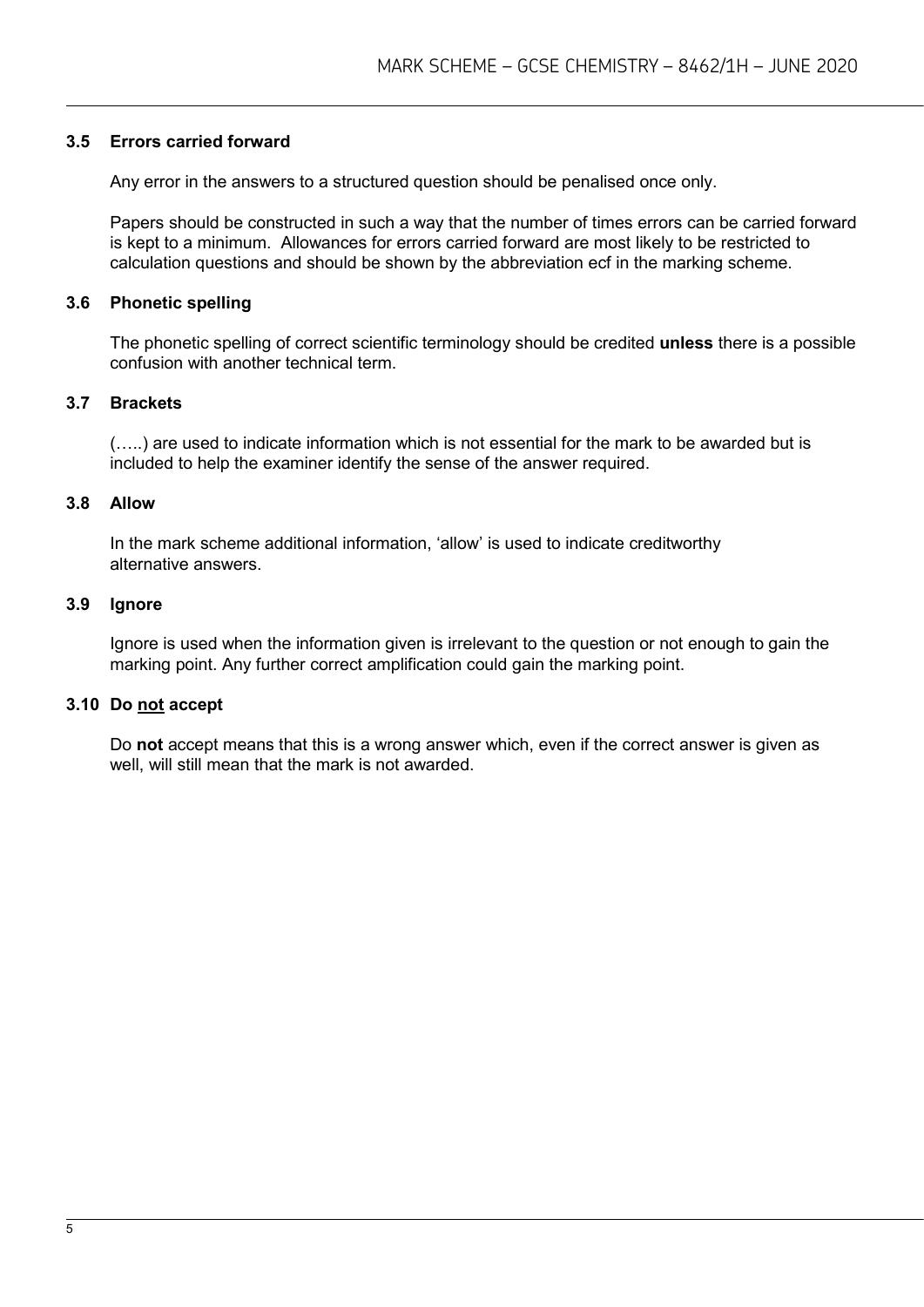#### 4. Level of response marking instructions

Extended response questions are marked on level of response mark schemes.

- Level of response mark schemes are broken down into levels, each of which has a descriptor.
- The descriptor for the level shows the average performance for the level.
- There are two marks in each level

Before you apply the mark scheme to a student's answer, read through the answer and annotate it (as instructed) to show the qualities that are being looked for. You can then apply the mark scheme.

#### **Step 1: Determine a level**

Start at the lowest level of the mark scheme and use it as a ladder to see whether the answer meets the descriptor for that level. The descriptor for the level indicates the different qualities that might be seen in the student's answer for that level. If it meets the lowest level then go to the next one and decide if it meets this level, and so on, until you have a match between the level descriptor and the answer.

When assigning a level you should look at the overall quality of the answer. Do **not** look to penalise small and specific parts of the answer where the student has not performed quite as well as the rest. If the answer covers different aspects of different levels of the mark scheme you should use a best fit approach for defining the level.

Use the variability of the response to help decide the mark within the level, ie if the response is predominantly level 2 with a small amount of level 3 material it would be placed in level 2 but be awarded a mark near the top of the level because of the level 3 content.

#### **Step 2: Determine a mark**

Once you have assigned a level you need to decide on the mark. The descriptors on how to allocate marks can help with this.

The exemplar materials used during standardisation will help. There will be an answer in the standardising materials which will correspond with each level of the mark scheme. This answer will have been awarded a mark by the Lead Examiner. You can compare the student's answer with the example to determine if it is the same standard, better or worse than the example. You can then use this to allocate a mark for the answer based on the Lead Examiner's mark on the example.

You may well need to read back through the answer as you apply the mark scheme to clarify points and assure yourself that the level and the mark are appropriate.

Indicative content in the mark scheme is provided as a guide for examiners. It is not intended to be exhaustive and you must credit other valid points. Students do **not** have to cover all of the points mentioned in the indicative content to reach the highest level of the mark scheme.

You should ignore any irrelevant points made. However, full marks can be awarded only if there are no incorrect statements that contradict a correct response.

An answer which contains nothing of relevance to the question must be awarded no marks.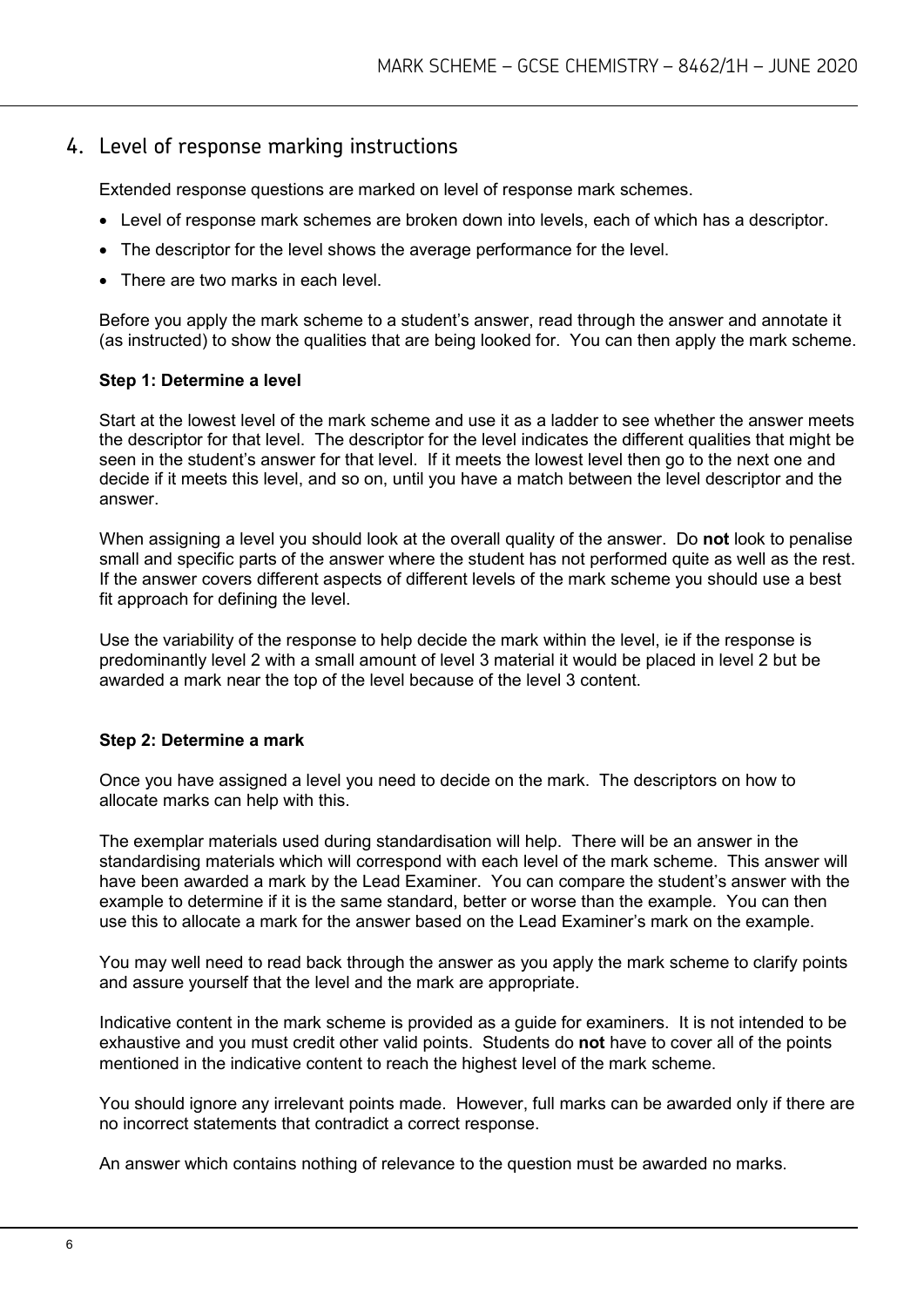| Question | <b>Answers</b>        | <b>Extra information</b> | <b>Mark</b> | AO /<br>Spec. Ref.                               |
|----------|-----------------------|--------------------------|-------------|--------------------------------------------------|
| 01.1     | poly(ethene)<br>water |                          |             | AO <sub>2</sub><br>4.2.1.4<br>4.2.2.4<br>4.2.2.5 |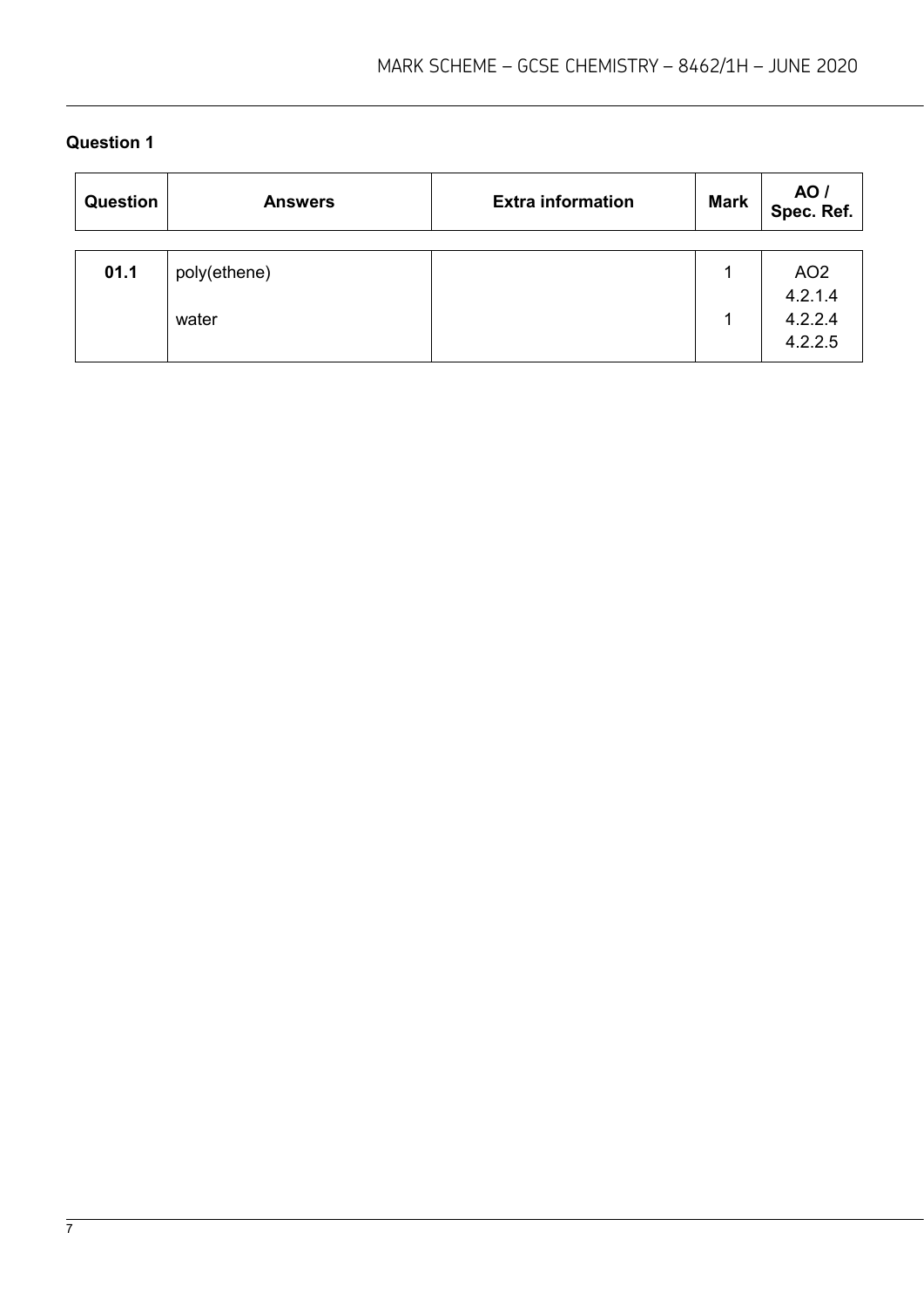## **Question 1 continued**

| <b>Question</b> | <b>Answers</b>                                                                                                                                                                                                                                                          | <b>Mark</b> | AO/<br>Spec. Ref                                 |
|-----------------|-------------------------------------------------------------------------------------------------------------------------------------------------------------------------------------------------------------------------------------------------------------------------|-------------|--------------------------------------------------|
| 01.2            | <b>Level 2:</b> Scientifically relevant features are identified; the way(s) in<br>which they are similar/different is made clear and (where<br>appropriate) the magnitude of the similarity/difference is noted.                                                        | $4 - 6$     | AO <sub>1</sub><br>4.2.1.2<br>4.2.1.3<br>4.2.1.4 |
|                 | <b>Level 1:</b> Relevant features are identified and differences noted.                                                                                                                                                                                                 | $1 - 3$     |                                                  |
|                 | No relevant content                                                                                                                                                                                                                                                     | 0           |                                                  |
|                 | <b>Indicative content</b>                                                                                                                                                                                                                                               |             |                                                  |
|                 | • (both) carbon dioxide and silicon dioxide are made up of atoms<br>• (but) magnesium oxide is made up of ions                                                                                                                                                          |             |                                                  |
|                 | • (both) silicon dioxide and magnesium oxide are giant structures<br>• (but) carbon dioxide is small molecules<br>• with weak intermolecular forces                                                                                                                     |             |                                                  |
|                 | • all three compounds have strong bonds<br>• (both) carbon dioxide and silicon dioxide are formed from two<br>non-metals                                                                                                                                                |             |                                                  |
|                 | • (so) bonds formed are covalent<br>• (so) electron (pairs) are shared (between atoms)<br>• (but) magnesium oxide is formed from a metal and a non-metal<br>• (so) bonds in magnesium oxide are ionic<br>• (so) electrons are transferred<br>• from magnesium to oxygen |             |                                                  |
|                 | • two electrons are transferred                                                                                                                                                                                                                                         |             |                                                  |
|                 | • bonds in silicon dioxide are single bonds<br>(where) each silicon forms four bonds<br>(and) each oxygen forms two bonds<br>(but) in carbon dioxide the bonds are double bonds<br>(where) carbon forms two double bonds<br>• (and) oxygen forms one double bond        |             |                                                  |
|                 | ignore properties e.g. melting point, electrical conductivity                                                                                                                                                                                                           |             |                                                  |

|--|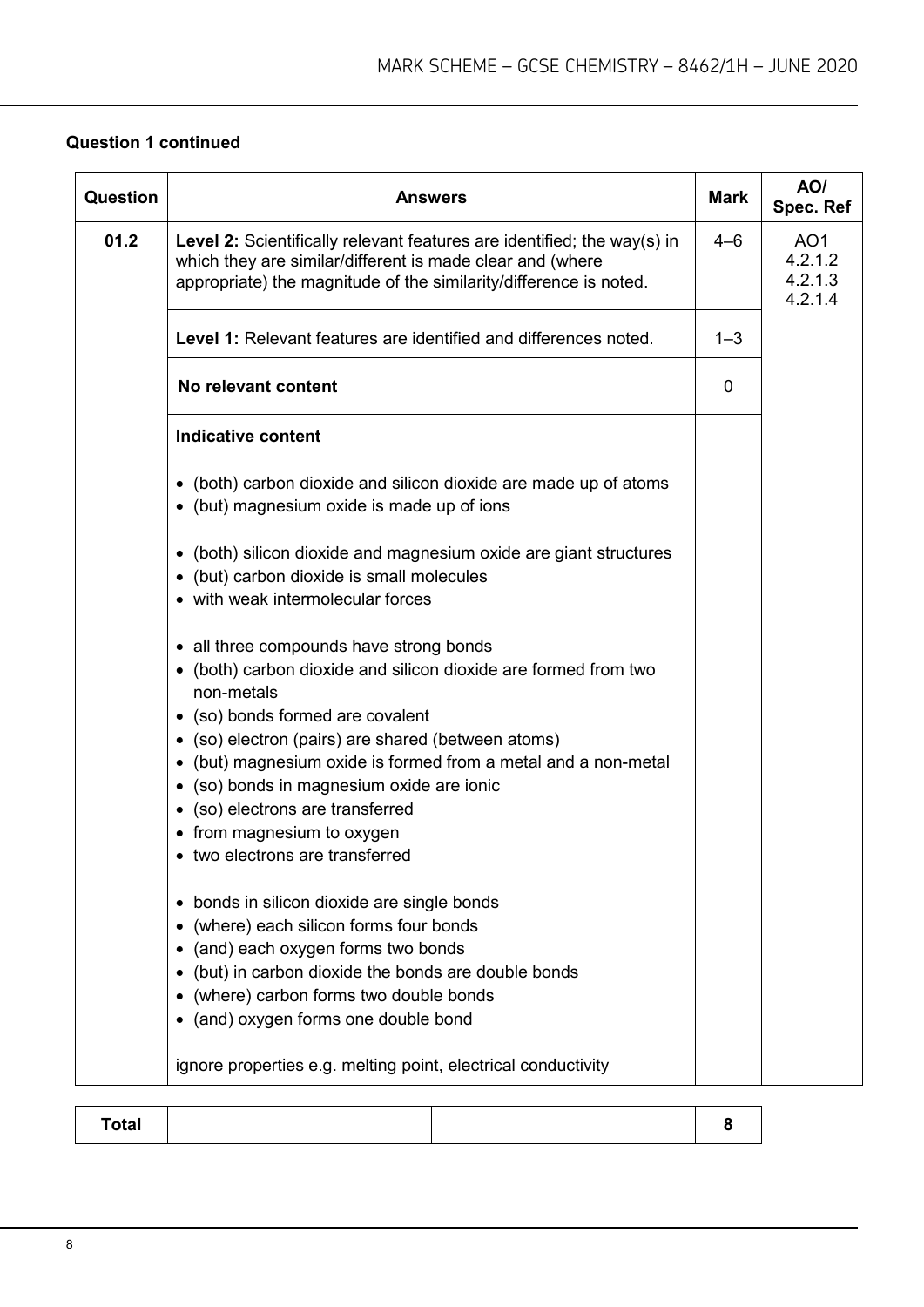| Question | <b>Answers</b>                           | <b>Extra information</b>                                  | <b>Mark</b> | AO /<br>Spec. Ref.                    |
|----------|------------------------------------------|-----------------------------------------------------------|-------------|---------------------------------------|
| 02.1     | they form ions with different<br>charges |                                                           | 1           | AO <sub>1</sub><br>4.1.3.1<br>4.1.3.2 |
|          | they have high melting points            |                                                           | 1           |                                       |
| 02.2     | the (grey) crystals are silver           |                                                           |             | AO <sub>3</sub><br>4.4.1.2            |
|          | the copper ions (produced) are<br>blue   | allow the copper nitrate /<br>compound (produced) is blue | 1           |                                       |
|          | (because) copper displaces<br>silver     |                                                           |             |                                       |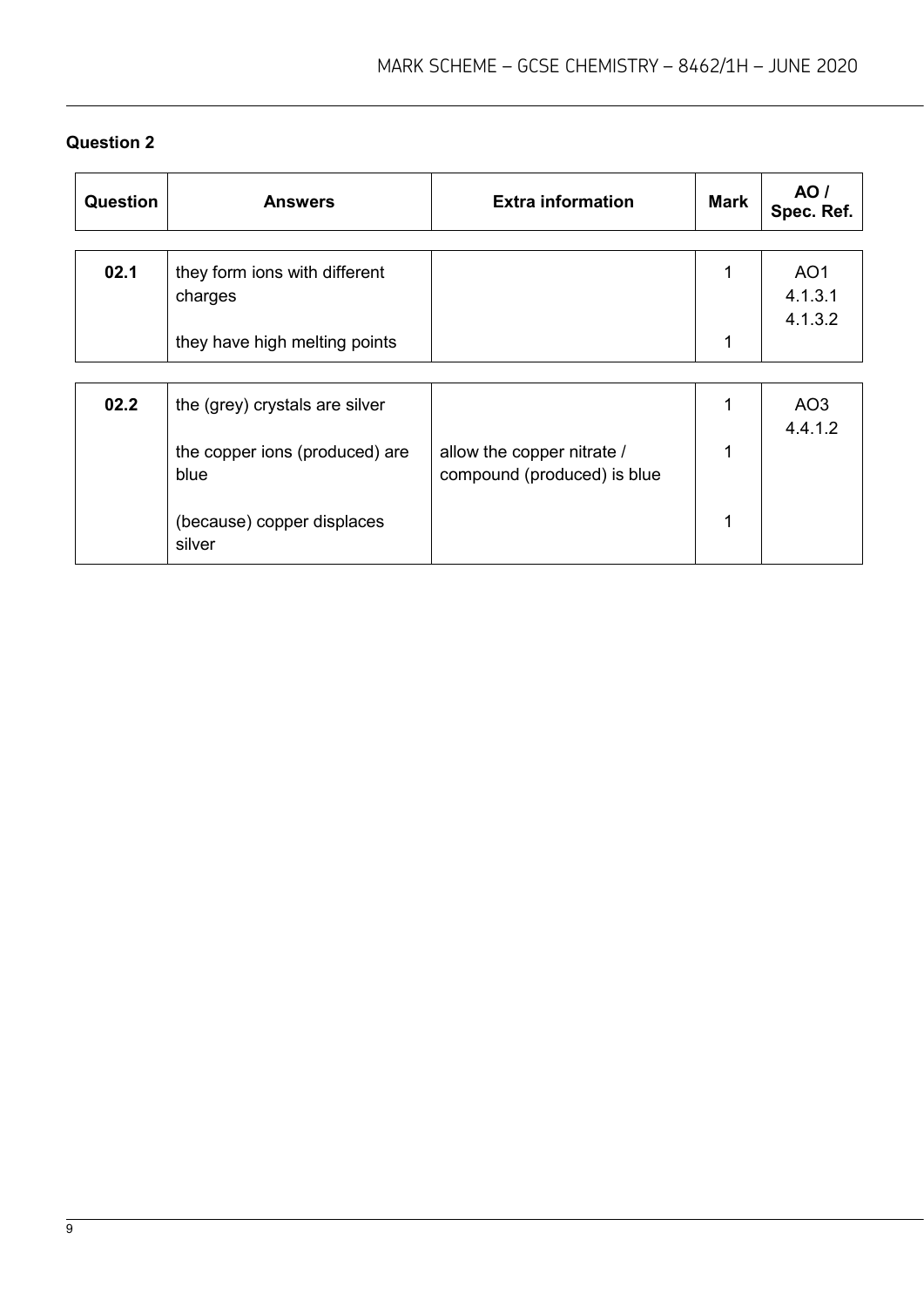#### **Question 2 continued**

| Question | <b>Answers</b>                                                                                                                                                                                                  | <b>Mark</b> | AO/<br>Spec. Ref                              |
|----------|-----------------------------------------------------------------------------------------------------------------------------------------------------------------------------------------------------------------|-------------|-----------------------------------------------|
| 02.3     | Level 2: The method would lead to the production of a valid<br>outcome. The key steps are identified and logically sequenced.                                                                                   | $3 - 4$     | AO <sub>1</sub><br>AO <sub>3</sub><br>4.4.1.2 |
|          | <b>Level 1:</b> The method would not lead to a valid outcome. Some<br>relevant steps are identified, but links are not made clear.                                                                              | $1 - 2$     | 4.5.1.1<br>RPA <sub>4</sub>                   |
|          | No relevant content                                                                                                                                                                                             | $\mathbf 0$ |                                               |
|          | <b>Indicative content</b>                                                                                                                                                                                       |             |                                               |
|          | <b>Key steps</b><br>• add the metals to (dilute) hydrochloric acid                                                                                                                                              |             |                                               |
|          | • measure temperature change<br>or<br>compare rate of bubbling<br>or<br>compare colour of resulting solution                                                                                                    |             |                                               |
|          | for copper:<br>• no reaction<br>• shown by no temperature change<br>or<br>shown by no bubbles                                                                                                                   |             |                                               |
|          | for magnesium and iron:<br>• magnesium increases in temperature more than iron<br>or<br>magnesium bubbles faster than iron<br>or<br>magnesium forms a colourless solution and iron forms a coloured<br>solution |             |                                               |
|          | <b>Control variables</b><br>• same concentration / volume of hydrochloric acid<br>• same mass / moles of metal<br>• same particle size of metal<br>• same temperature (of acid if comparing rate of bubbling)   |             |                                               |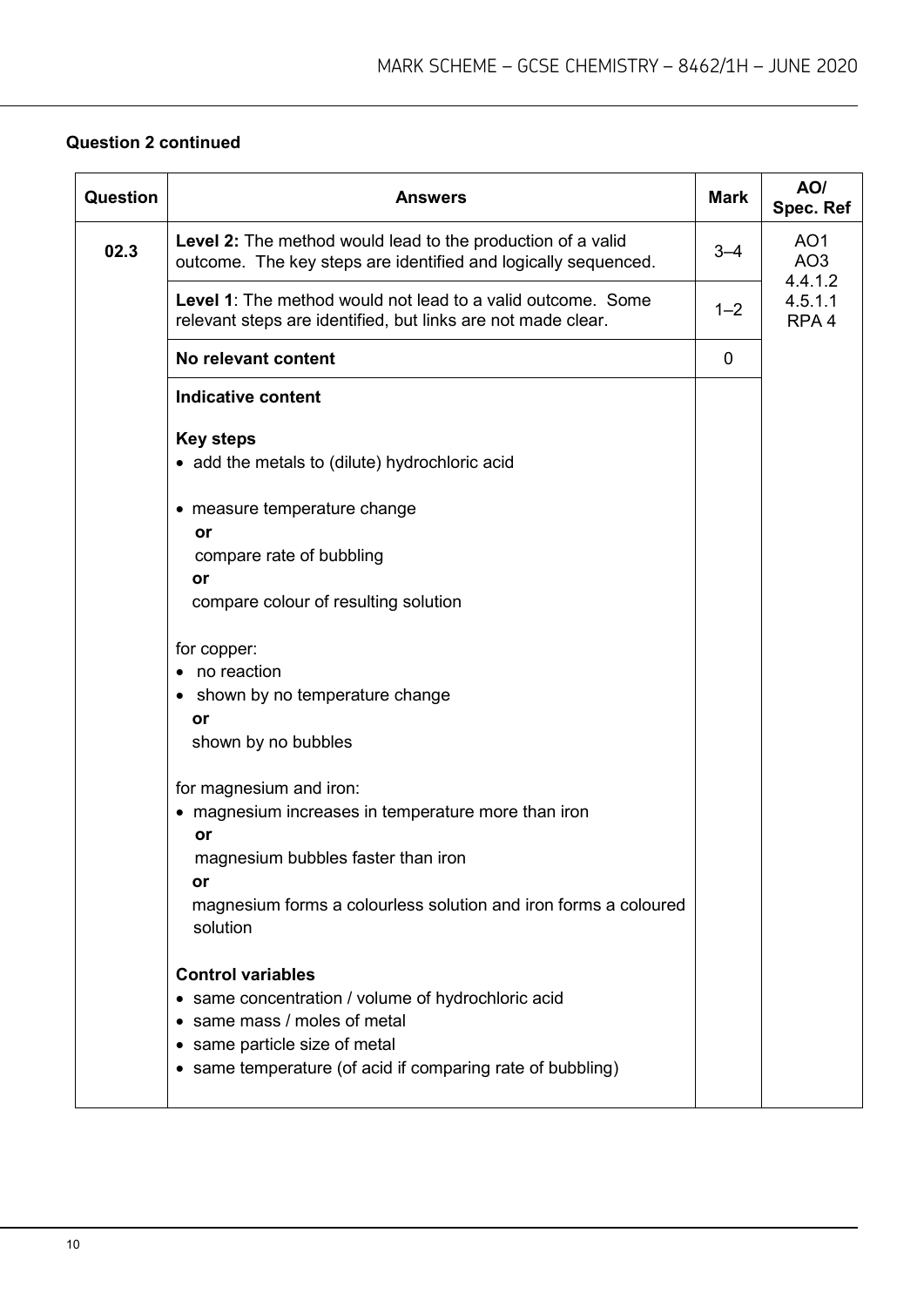# **Question 2 continued**

| Question     | <b>Answers</b>                                                            | <b>Extra information</b> | <b>Mark</b> | AO /<br>Spec. Ref.         |
|--------------|---------------------------------------------------------------------------|--------------------------|-------------|----------------------------|
| 02.4         | $(203 \times 30) + (205 \times 70)$<br>100<br>or<br>$6090 + 14350$<br>100 | ignore units             | 1<br>1      | AO <sub>2</sub><br>4.1.1.6 |
|              | $= 204.4$                                                                 |                          |             |                            |
| <b>Total</b> |                                                                           |                          | 11          |                            |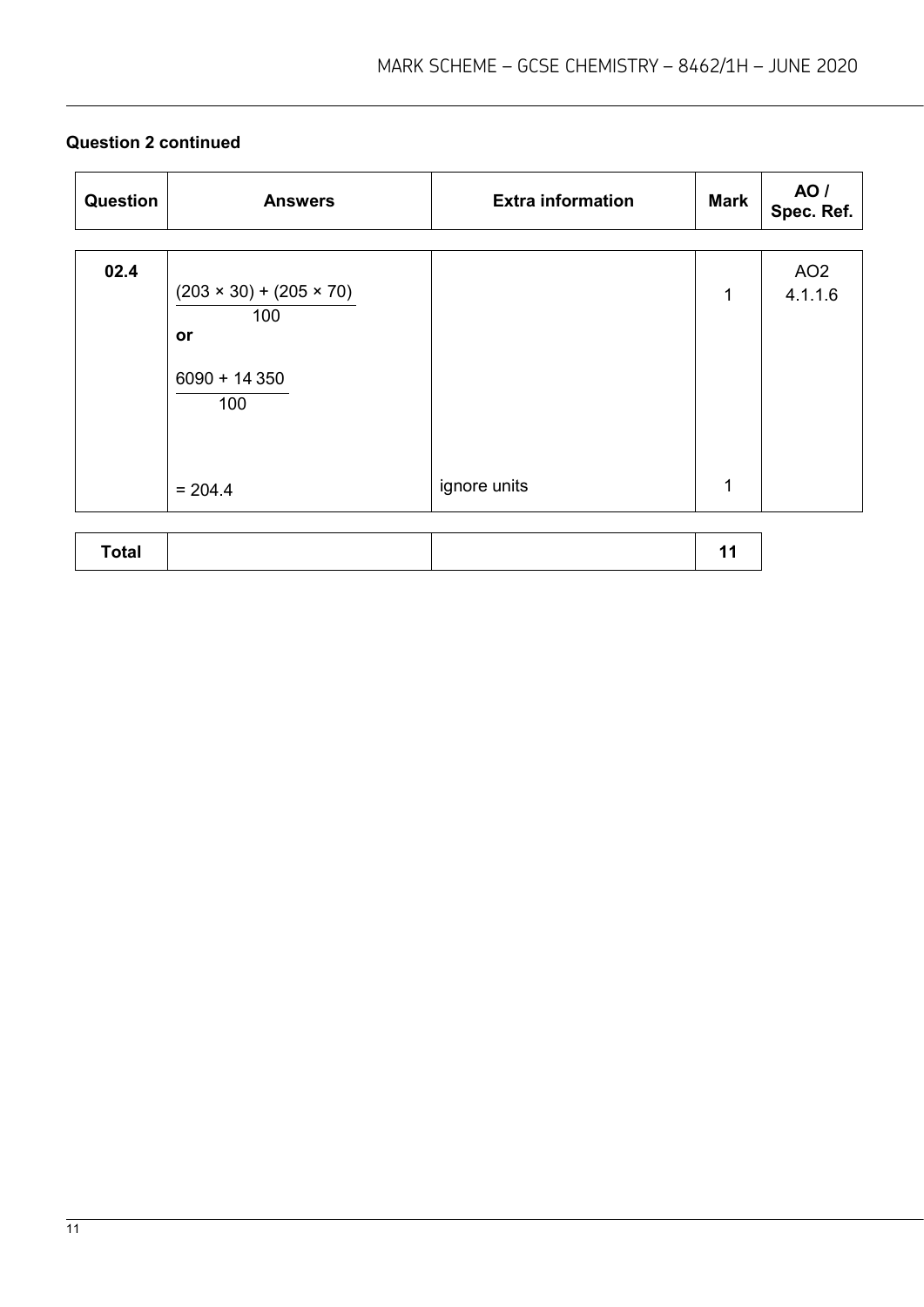| Question | <b>Answers</b>                                                                                                                                | <b>Extra information</b>                                           | <b>Mark</b> | AO /<br>Spec. Ref.         |
|----------|-----------------------------------------------------------------------------------------------------------------------------------------------|--------------------------------------------------------------------|-------------|----------------------------|
|          |                                                                                                                                               |                                                                    |             |                            |
| 03.1     | (total) mass before = $156.76$ (g)<br>and<br>(total) mass after = $156.76$ (g)                                                                | allow $78.26 + 78.50 = 156.76$<br>and<br>$108.22 + 48.54 = 156.76$ |             | AO <sub>2</sub>            |
|          | or                                                                                                                                            |                                                                    |             |                            |
|          | increase in mass of beaker <b>A</b><br>and contents = $29.96$ (g)<br>and<br>decrease in mass of beaker <b>B</b><br>and contents = $29.96$ (g) | allow $108.22 - 78.26 = 29.96$<br>and<br>$48.54 - 78.50 = -29.96$  |             |                            |
|          | (so) the mass of products<br>equals the mass of the reactants<br>or<br>(so) there is no change in mass<br>during the reaction                 | allow (so) no atoms were lost or<br>made during the reaction       | 1           | AO <sub>1</sub><br>4.3.1.1 |

| 03.2 | filter / filtration | allow a description of filtration | AO2 |
|------|---------------------|-----------------------------------|-----|
|      |                     |                                   |     |

| 03.3 | sodium nitrate (solution)<br>or<br>silver nitrate (solution)<br>or<br>sodium iodide (solution) | allow correct formulae<br>allow sodium / nitrate / silver /<br>jodide jons | AO <sub>2</sub><br>4.1.1.2 |
|------|------------------------------------------------------------------------------------------------|----------------------------------------------------------------------------|----------------------------|
| 03.4 | to remove / evaporate the water                                                                | allow to dry (the solid)                                                   | AO <sub>3</sub><br>4.1.1.2 |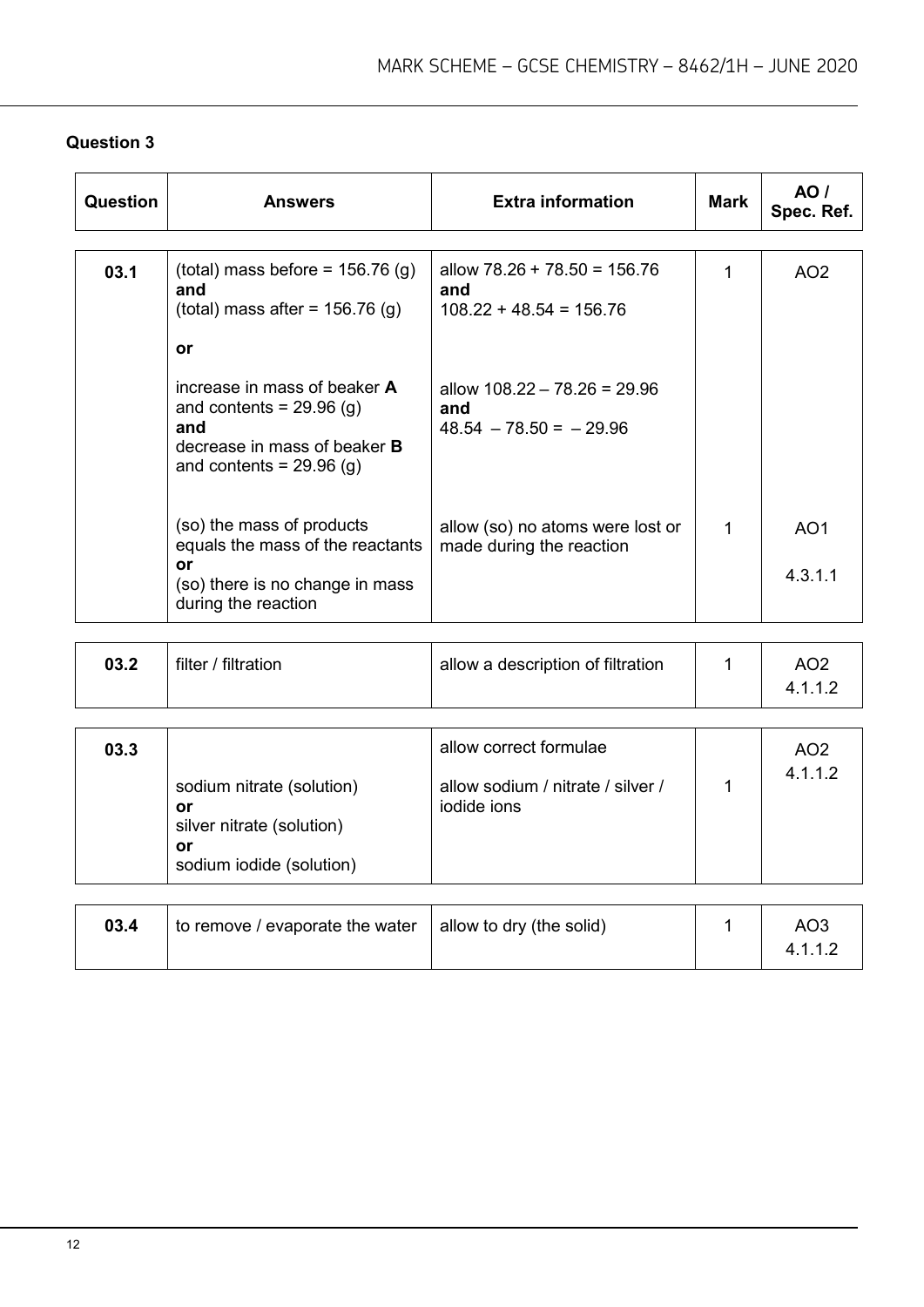# **Question 3 continued**

| Question | <b>Answers</b>                                       | <b>Extra information</b>                                                                                                                                 | <b>Mark</b> | AO /<br>Spec. Ref.          |
|----------|------------------------------------------------------|----------------------------------------------------------------------------------------------------------------------------------------------------------|-------------|-----------------------------|
| 03.5     | (total $M_r$ = 170 + 150) = 320                      | allow $(235 + 85) = 320$                                                                                                                                 |             | AO <sub>2</sub><br>4.3.3.2  |
|          | $%$ atom economy =)<br>235<br>$\frac{12}{320}$ × 100 | allow correct use of incorrectly<br>calculated total $M_r$                                                                                               |             |                             |
|          | $= 73.4375 (%)$                                      |                                                                                                                                                          |             |                             |
|          | $= 73.4$ (%)                                         | allow an answer correctly<br>calculated to 3 significant figures<br>from an incorrect percentage<br>calculation which uses the<br>values in the question | 1           |                             |
|          |                                                      |                                                                                                                                                          |             |                             |
| 03.6     | any one from:                                        |                                                                                                                                                          |             | AO1<br>$\sim$ $\sim$ $\sim$ |

| 03.6 | any one from:                                                                                                     |                       | AO1<br>4.3.3.2 |
|------|-------------------------------------------------------------------------------------------------------------------|-----------------------|----------------|
|      | for sustainable development<br>for economic reasons<br>to produce a high(er)<br>٠<br>percentage of useful product | allow to reduce waste |                |

| Total |  |
|-------|--|
|-------|--|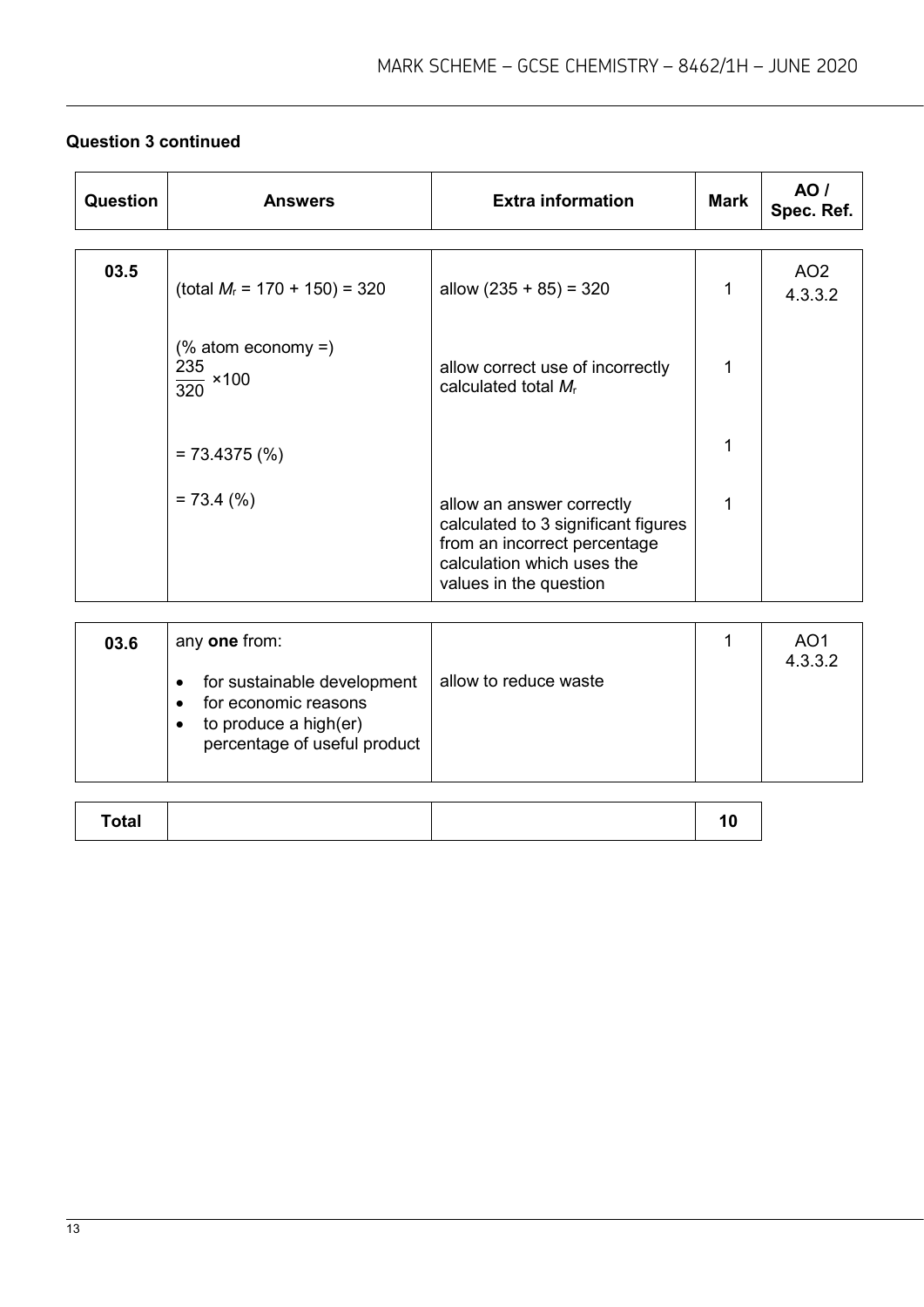| <b>Question</b> | <b>Answers</b>                                             | <b>Extra information</b>                                                                                                             | <b>Mark</b>    | <b>AO</b> /<br>Spec. Ref.                      |
|-----------------|------------------------------------------------------------|--------------------------------------------------------------------------------------------------------------------------------------|----------------|------------------------------------------------|
| 04.1            |                                                            | allow anode for positive<br>electrode                                                                                                |                |                                                |
|                 | $CrO42-/$ chromate ions moved to<br>the positive electrode | allow yellow (coloured) ions<br>moved to the positive electrode                                                                      | 1              | AO <sub>2</sub>                                |
|                 | (because) opposite charges<br>attract                      | allow (because) negative ions<br>are attracted to the positive                                                                       | 1              | AO <sub>1</sub>                                |
|                 |                                                            | electrode                                                                                                                            |                | 4.4.3.1<br>RPA <sub>3</sub>                    |
| 04.2            | water                                                      | ignore copper chromate solution                                                                                                      | 1              | AO <sub>1</sub><br>4.4.3.4<br>RPA <sub>3</sub> |
|                 | copper ions gain two electrons                             | allow Cu <sup>2+</sup> for copper ions                                                                                               | $\overline{2}$ | AO <sub>2</sub>                                |
| 04.3            |                                                            | allow 1 mark for copper ions<br>gain electrons<br>or<br>allow 1 mark for copper ions are<br>reduced<br>do not accept copper ions are |                |                                                |
|                 |                                                            | oxidised                                                                                                                             |                |                                                |
|                 | (to) form copper (atoms)                                   | allow Cu for copper (atoms)                                                                                                          | 1              | AO <sub>3</sub>                                |
|                 |                                                            | the equation:<br>$Cu^{2+}$ + 2e <sup>-</sup> $\rightarrow$ Cu<br>scores 3 marks                                                      |                | 4.4.3.1<br>4.4.3.4<br>RPA <sub>3</sub>         |
|                 | (negative electrode) hydrogen                              | allow $H_2$                                                                                                                          | 1              | AO <sub>2</sub>                                |
| 04.4            | (positive electrode) iodine                                | allow $I_2$                                                                                                                          | 1              | 4.4.3.4<br>RPA <sub>3</sub>                    |
| <b>Total</b>    |                                                            |                                                                                                                                      | 8              |                                                |
|                 |                                                            |                                                                                                                                      |                |                                                |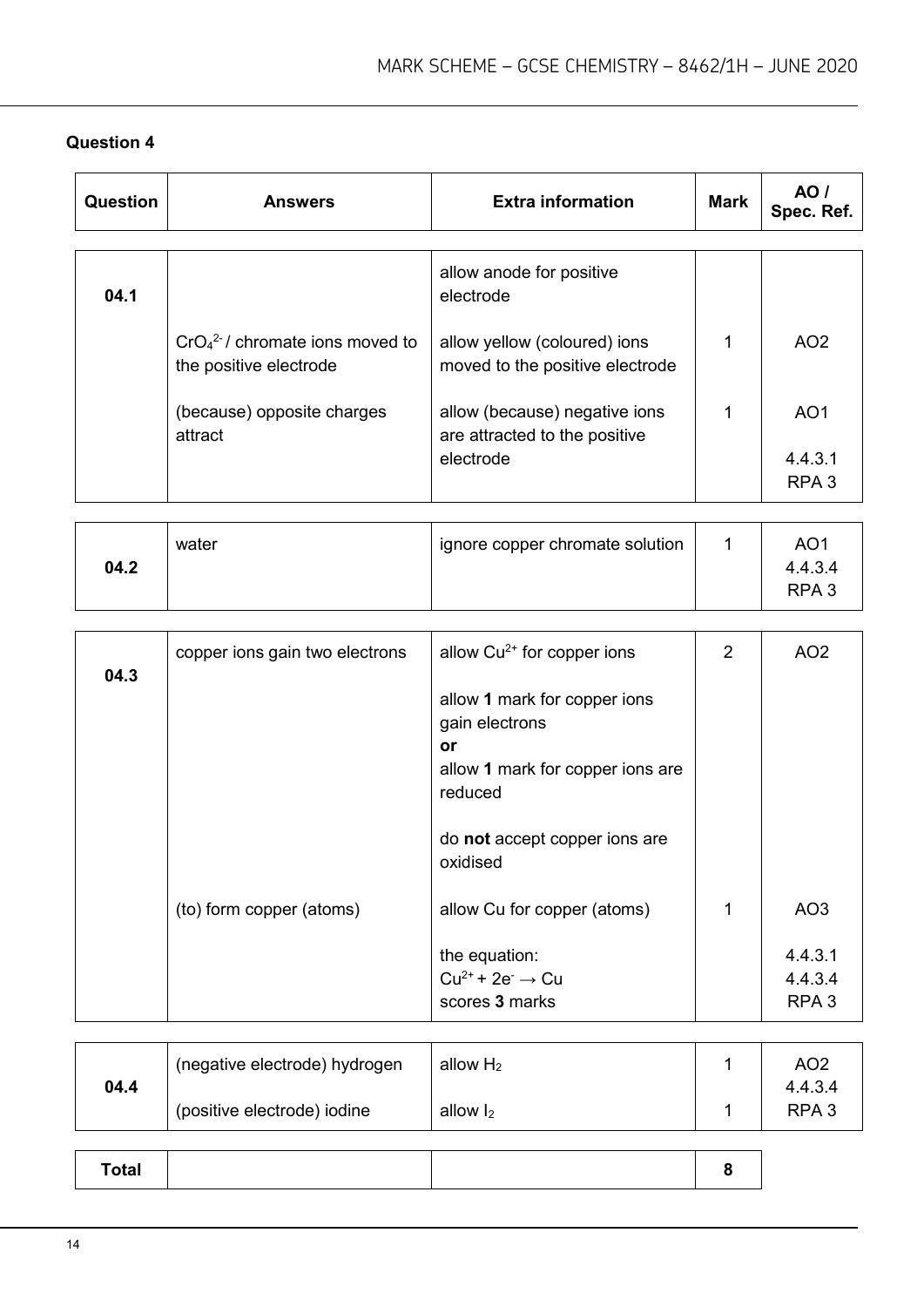| Question | <b>Answers</b>                                             | <b>Extra information</b>                                                                                                                          | <b>Mark</b> | AO/<br>Spec. Ref.                     |
|----------|------------------------------------------------------------|---------------------------------------------------------------------------------------------------------------------------------------------------|-------------|---------------------------------------|
| 05.1     | any three from:<br>(nuclear model)<br>• mostly empty space | allow the plum pudding model<br>has no empty space<br>allow the plum pudding model is<br>solid                                                    | 3           | AO <sub>1</sub><br>4.1.1.3            |
|          | • the positive charge is (all) in<br>the nucleus           | allow in the plum pudding model<br>the atom is a ball of positive<br>charge (with embedded<br>electrons)<br>do not accept reference to<br>protons |             |                                       |
|          | • the mass is concentrated in<br>the nucleus               | allow in the plum pudding model<br>the mass is spread out<br>do not accept reference to<br>neutrons                                               |             |                                       |
|          | • the electrons and the nucleus<br>are separate            | allow in the plum pudding model<br>the electrons are embedded<br>allow in the nuclear model the<br>electrons are in orbits                        |             |                                       |
| 05.2     |                                                            | do not accept reference to<br>protons / neutrons                                                                                                  |             | AO <sub>1</sub><br>4.1.1.3            |
|          | electrons orbit the nucleus                                | allow electrons are in energy<br>levels around the nucleus<br>or<br>allow electrons are in shells                                                 | 1           |                                       |
|          | electrons are at specific<br>distances from the nucleus    | around the nucleus                                                                                                                                | 1           |                                       |
|          |                                                            |                                                                                                                                                   |             |                                       |
| 05.3     | atomic number is the number of<br>protons                  |                                                                                                                                                   | 1           | AO <sub>3</sub><br>4.1.1.3<br>4.1.1.4 |
|          | (and) protons were not<br>discovered until later           | ignore electrons / neutrons were<br>not discovered until later                                                                                    | 1           | 4.1.2.2                               |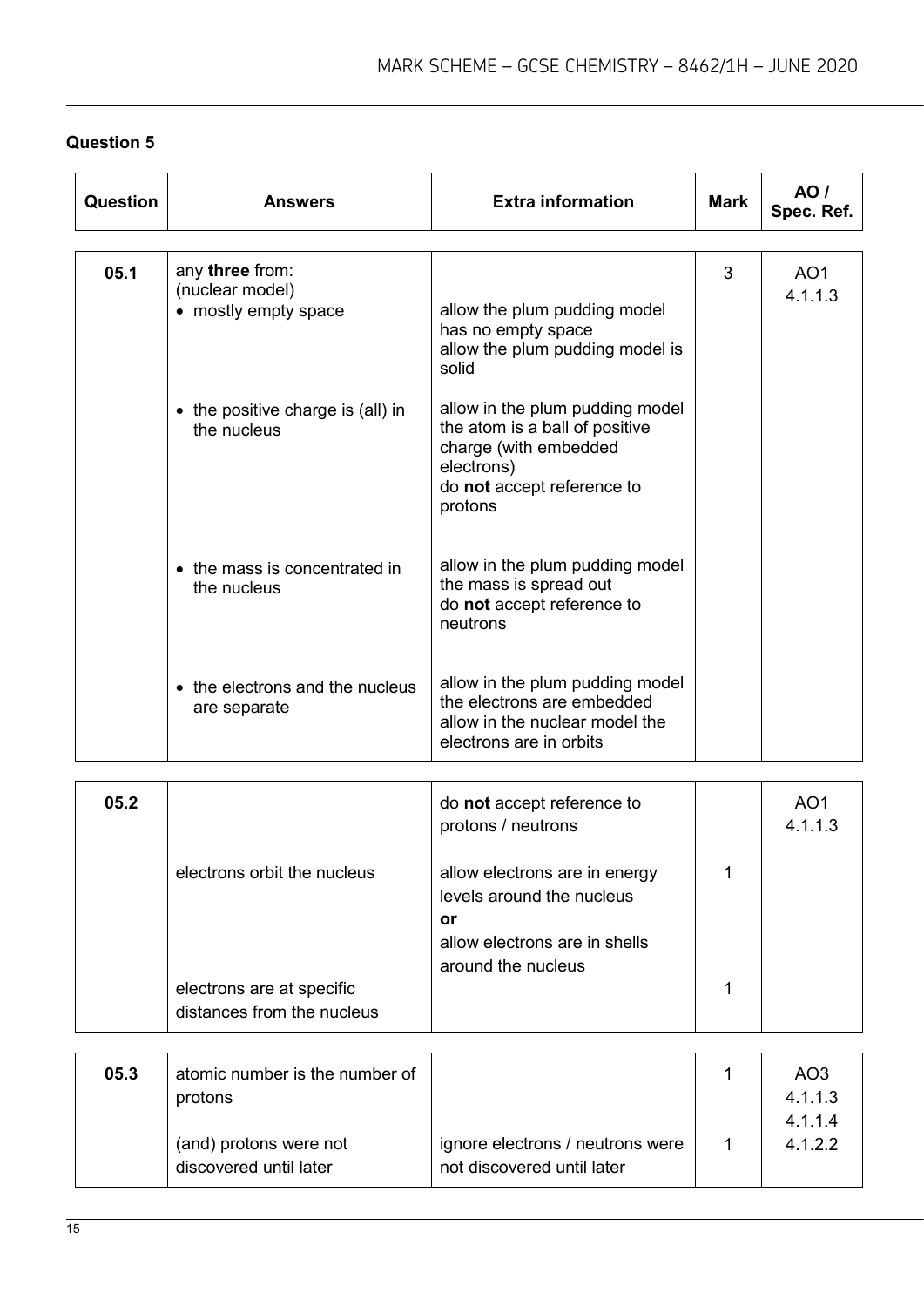#### **Question 5 continued**

| <b>Question</b> | <b>Answers</b>                                       | <b>Extra information</b> | <b>Mark</b> | <b>AO</b> /<br>Spec. Ref.  |
|-----------------|------------------------------------------------------|--------------------------|-------------|----------------------------|
| 05.4            | so their properties matched the<br>rest of the group | allow converse           |             | AO <sub>1</sub><br>4.1.2.2 |
| <b>Total</b>    |                                                      |                          | 8           |                            |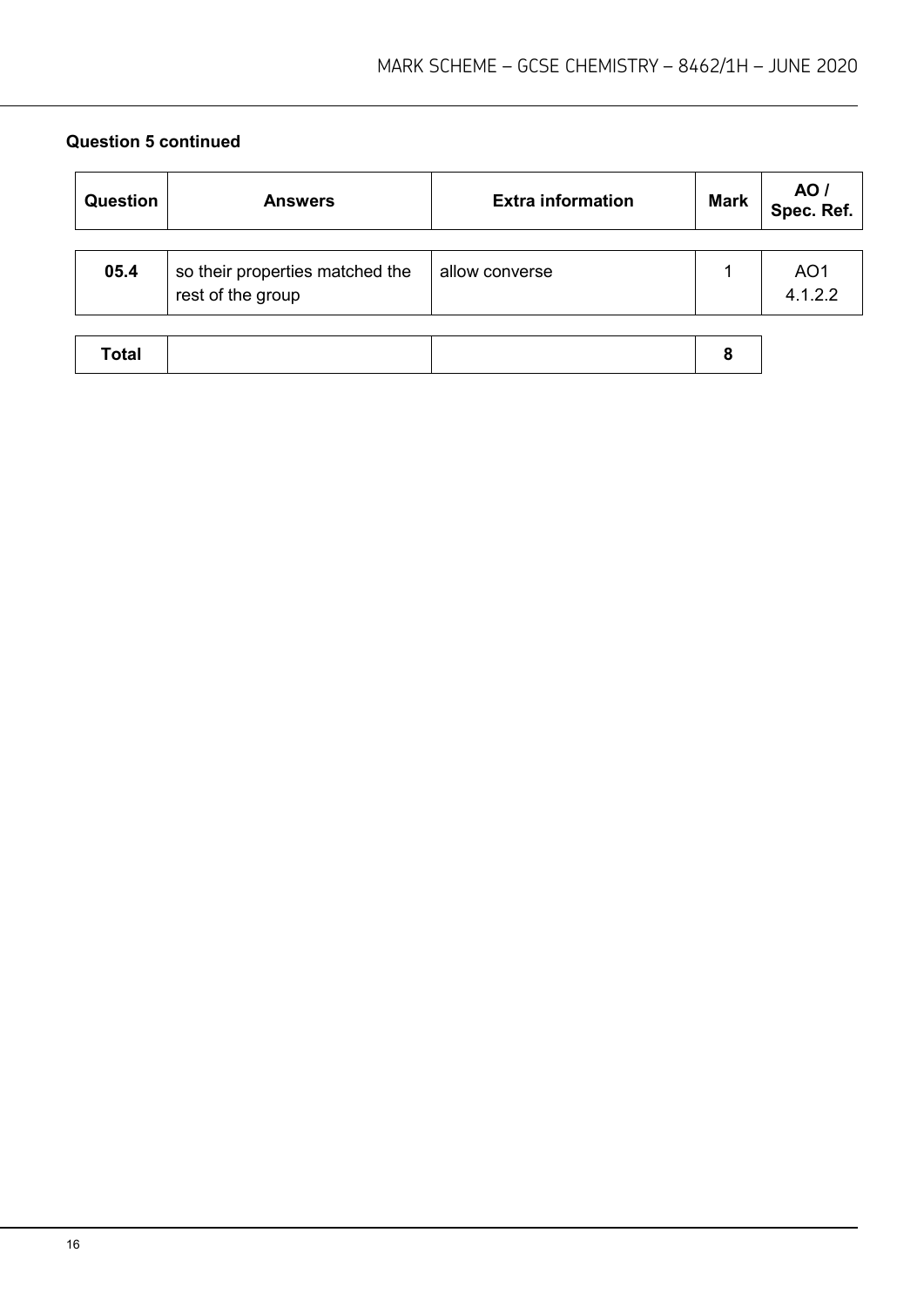| Question | <b>Answers</b>                                                                                                                                                                                                                                          | <b>Extra information</b>                                                                                                    | <b>Mark</b>  | <b>AO</b> /<br>Spec. Ref.                                   |
|----------|---------------------------------------------------------------------------------------------------------------------------------------------------------------------------------------------------------------------------------------------------------|-----------------------------------------------------------------------------------------------------------------------------|--------------|-------------------------------------------------------------|
| 06.1     | the (minimum) energy needed<br>for particles to react<br>or<br>the (minimum) energy needed<br>for a reaction to occur                                                                                                                                   | allow the (minimum) energy<br>needed to start a reaction                                                                    | $\mathbf 1$  | AO <sub>1</sub><br>4.5.1.2                                  |
| 06.2     | $(M_r$ of Fe <sub>2</sub> O <sub>3</sub> =) 160<br>(moles $Fe_2O_3 = \frac{3000}{160} =$ )                                                                                                                                                              |                                                                                                                             | $\mathbf{1}$ | AO <sub>2</sub><br>4.3.1.2<br>4.3.2.1<br>4.3.2.2<br>4.3.2.4 |
|          | 18.75 (mol)                                                                                                                                                                                                                                             | allow correct use of incorrectly<br>calculated $M_r$                                                                        | 1            |                                                             |
|          | (moles Al $=\frac{1000}{27}$ =) 37.0 (mol)                                                                                                                                                                                                              | allow 37.037037 (mol) correctly<br>rounded to at least 2 significant<br>figures                                             | 1            |                                                             |
|          |                                                                                                                                                                                                                                                         | if both MP2 and MP3 are not<br>awarded allow 1 mark for<br>$0.01875$ mol Fe <sub>2</sub> O <sub>3</sub> and 0.037<br>mol Al |              |                                                             |
|          | (aluminium is limiting because)<br>37.0 mol is less than the (2 x<br>$18.75 = 37.5$ mol (aluminium<br>needed)<br>or<br>iron oxide is in excess because<br>18.75 mol is more than the<br>$\left(\frac{37.0}{2}\right)$ = 18.5 mol (iron oxide<br>needed) | allow correct use of incorrect<br>number of moles from steps 2<br>and/or 3                                                  |              |                                                             |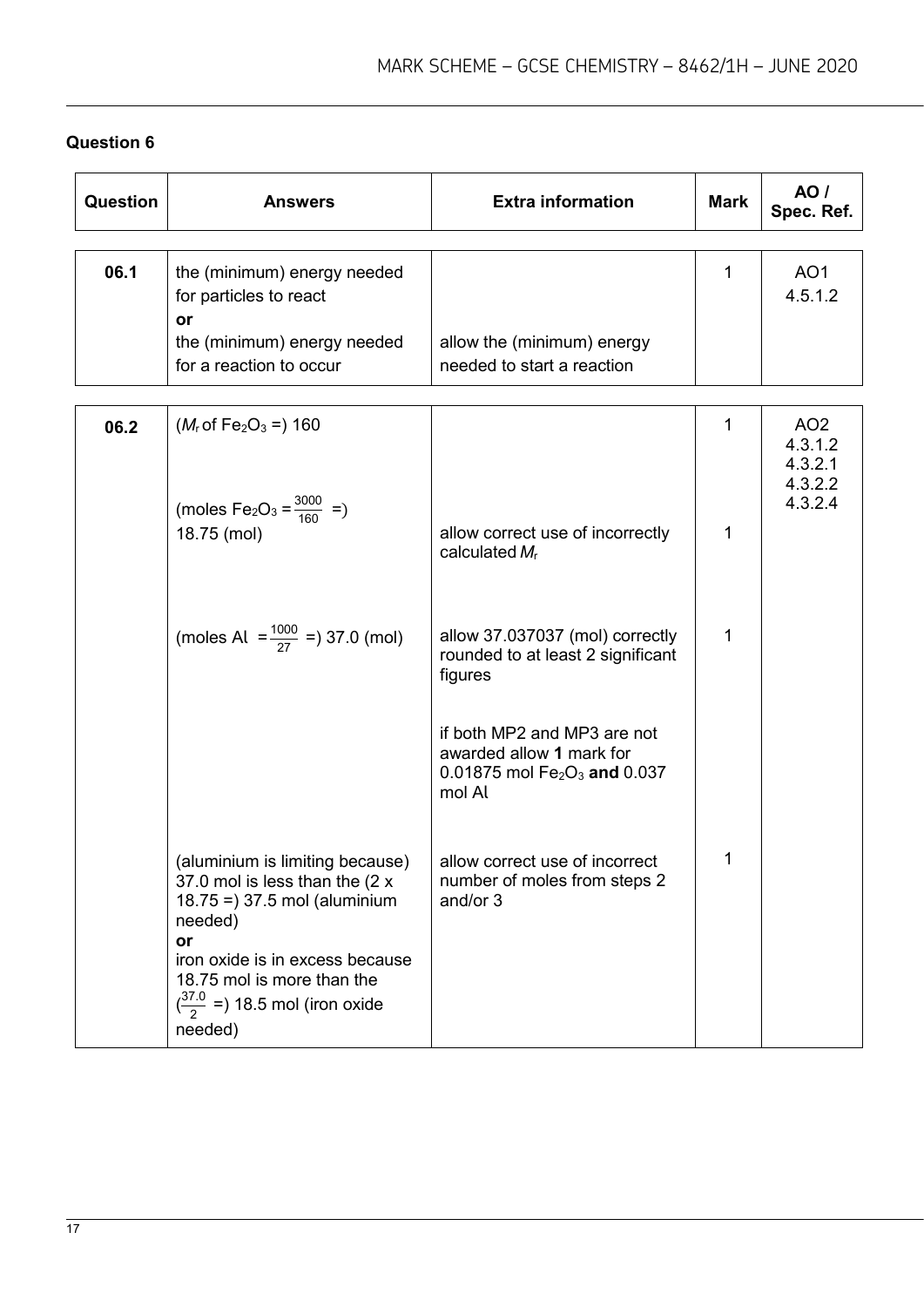## **Question 6 continued**

| Question    | <b>Answers</b>                                                                                                                                          | <b>Extra information</b>                                                                                                                          | <b>Mark</b> | AO /<br>Spec. Ref.                                          |
|-------------|---------------------------------------------------------------------------------------------------------------------------------------------------------|---------------------------------------------------------------------------------------------------------------------------------------------------|-------------|-------------------------------------------------------------|
| 06.2<br>ctd | alternative approaches:<br>approach 1:<br>(finding required mass of<br>aluminium by moles method)<br>$(M_r$ of Fe <sub>2</sub> O <sub>3</sub> = 160 (1) |                                                                                                                                                   |             | AO <sub>2</sub><br>4.3.1.2<br>4.3.2.1<br>4.3.2.2<br>4.3.2.4 |
|             | (moles Fe <sub>2</sub> O <sub>3</sub> = $\frac{3000}{160}$ =)<br>18.75 (mol) (1)                                                                        | allow correct use of incorrectly<br>calculated $M_r$                                                                                              |             |                                                             |
|             | (moles Al needed<br>$=18.75 \times 2 = 37.5$ (mol)<br>and<br>(mass Al needed = $37.5 \times 27 =$ )<br>1012.5 (g) or $1.0125$ kg (1)                    | allow correct use of incorrectly<br>calculated moles of iron oxide<br>allow correct use of incorrectly<br>calculated moles of aluminium<br>needed |             |                                                             |
|             | (so) 1.00 kg of aluminium is not<br>enough (1)                                                                                                          | dependent on calculated mass<br>of aluminium needed being<br>greater than 1.00 (kg)                                                               |             |                                                             |
|             | approach 2:<br>(finding required mass of<br>aluminium by proportion<br>method)                                                                          |                                                                                                                                                   |             |                                                             |
|             | $(M_r$ of Fe <sub>2</sub> O <sub>3</sub> = 160 (1)                                                                                                      |                                                                                                                                                   |             |                                                             |
|             | $(3.00 \text{ kg Fe}_2O_3 \text{ needs})$<br>$\frac{3.00}{160}$ × 2 × 27 (kg Al) (1)<br>$(=) 1.0125$ (kg) (1)                                           | allow correct use of incorrectly<br>calculated $M_r$                                                                                              |             |                                                             |
|             | (so) 1.00 kg of aluminium is not<br>enough (1)                                                                                                          | dependent on calculated mass<br>of aluminium needed being<br>greater than 1.00 (kg)                                                               |             |                                                             |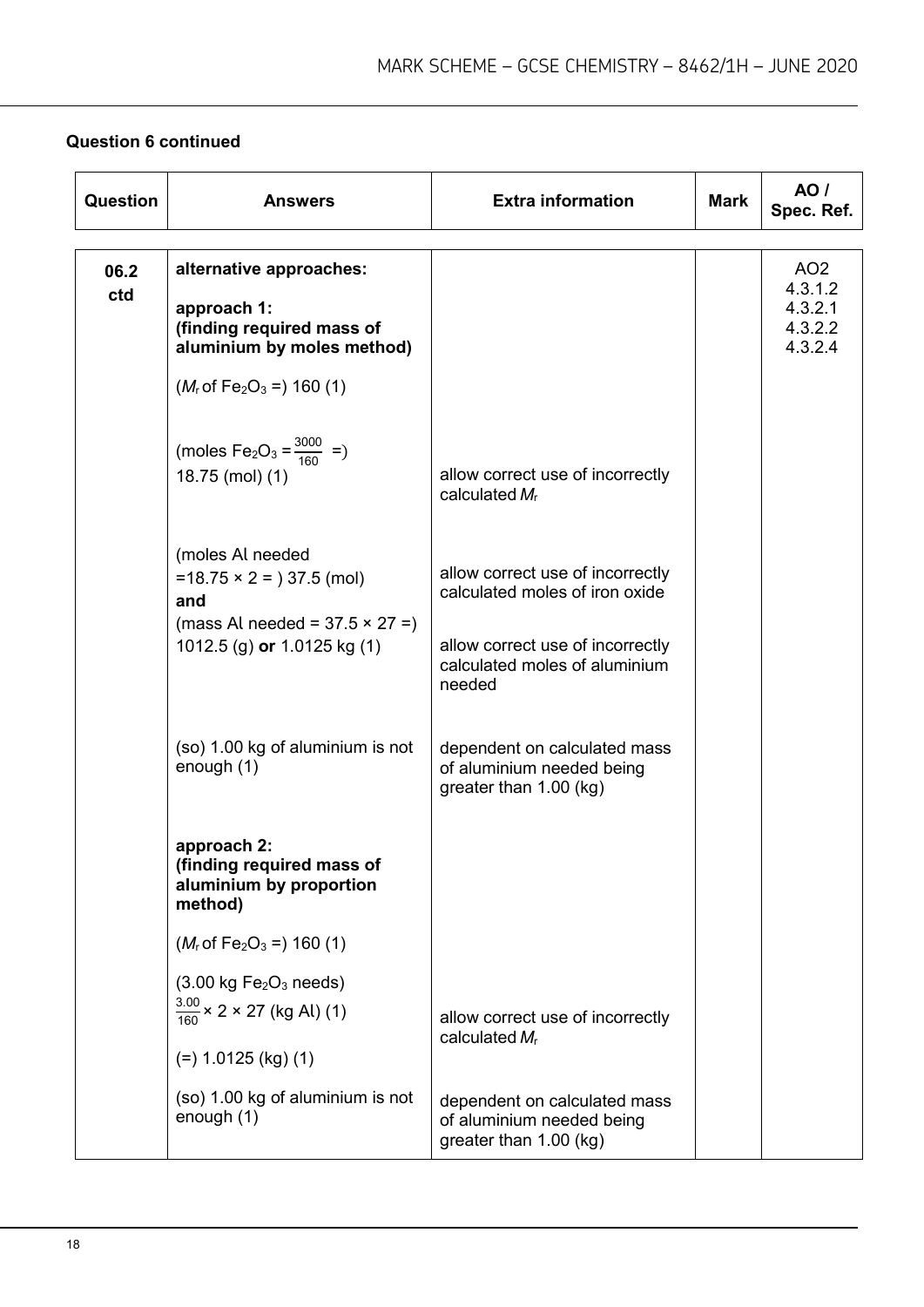# **Question 6 continued**

| <b>Question</b> | <b>Answers</b>                                                                                                                                                              | <b>Extra information</b>                                                                                                                                                                                  | <b>Mark</b> | AO /<br>Spec. Ref.                                          |
|-----------------|-----------------------------------------------------------------------------------------------------------------------------------------------------------------------------|-----------------------------------------------------------------------------------------------------------------------------------------------------------------------------------------------------------|-------------|-------------------------------------------------------------|
| 06.2<br>ctd     | alternative approaches:<br>approach 3:<br>(finding required mass of iron<br>oxide by moles method)<br>$M_r$ of Fe <sub>2</sub> O <sub>3</sub> = $160(1)$                    |                                                                                                                                                                                                           |             | AO <sub>2</sub><br>4.3.1.2<br>4.3.2.1<br>4.3.2.2<br>4.3.2.4 |
|                 | (moles Al $=\frac{1000}{27}$ =) 37.0 (mol)<br>(1)                                                                                                                           | allow 37.037037 (mol) correctly<br>rounded to at least 2 significant<br>figures                                                                                                                           |             |                                                             |
|                 | (moles Fe <sub>2</sub> O <sub>3</sub> needed) = $\frac{37.0}{2}$ ) =<br>18.5 (mol)<br>and<br>(mass $Fe2O3 needed =$<br>$18.5 \times 160 = 2960$ (g) or<br>$2.96$ (kg) $(1)$ | allow correct use of incorrectly<br>calculated moles of aluminium<br>allow correct use of incorrectly<br>calculated moles of iron oxide<br>needed<br>allow correct use of incorrectly<br>calculated $M_r$ |             |                                                             |
|                 | (so) 3.00 kg of iron oxide is an<br>excess (1)                                                                                                                              | dependent on calculated mass<br>of iron oxide needed being less<br>than $3.00$ (kg)                                                                                                                       |             |                                                             |
|                 | approach 4:<br>(finding required mass of iron<br>oxide by proportion method)                                                                                                |                                                                                                                                                                                                           |             |                                                             |
|                 | $(Mr$ of Fe <sub>2</sub> O <sub>3</sub> = 160 (1)                                                                                                                           |                                                                                                                                                                                                           |             |                                                             |
|                 | (1.00 kg Al needs) $\frac{1.00}{2 \times 27}$ × 160<br>$(kg Fe2O3)$ (1)                                                                                                     | allow correct use of incorrectly<br>calculated $M_r$                                                                                                                                                      |             |                                                             |
|                 | $(=) 2.96$ (kg) (1)                                                                                                                                                         |                                                                                                                                                                                                           |             |                                                             |
|                 | (so) 3.00 kg of iron oxide is an<br>excess (1)                                                                                                                              | dependent on calculated mass<br>of iron oxide needed being less<br>than 3.00 (kg)                                                                                                                         |             |                                                             |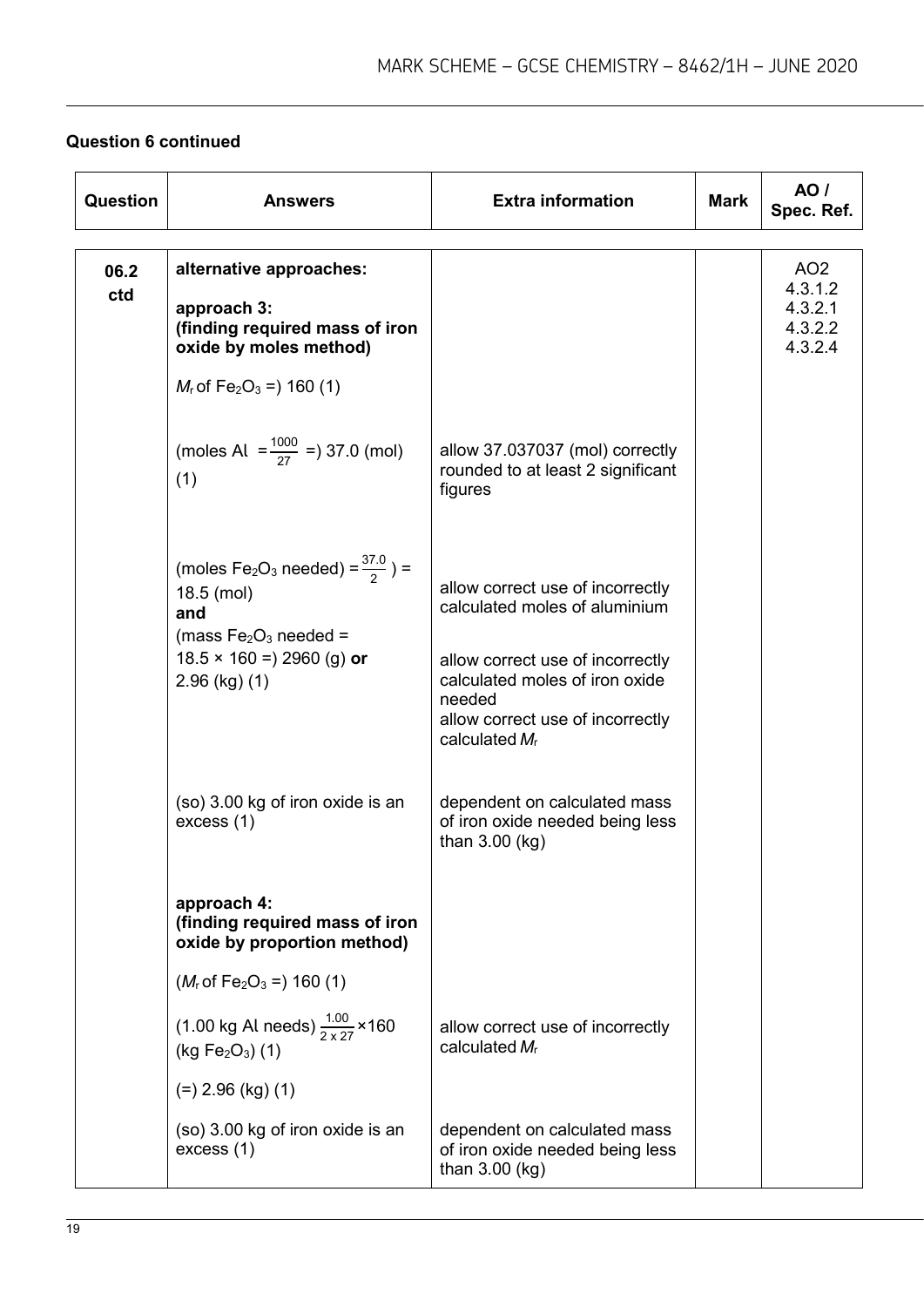| Question | <b>Answers</b>                                                   | <b>Extra information</b>                                                                                                   | <b>Mark</b>    | AO/<br>Spec. Ref.                     |
|----------|------------------------------------------------------------------|----------------------------------------------------------------------------------------------------------------------------|----------------|---------------------------------------|
|          |                                                                  |                                                                                                                            |                |                                       |
| 06.3     | $Mg(s) + Zn^{2+}(aq) \rightarrow$<br>$Mg^{2+}(aq) + Zn(s)$       | allow multiples                                                                                                            | $\overline{2}$ | AO <sub>2</sub><br>4.1.1.1<br>4.2.2.2 |
|          |                                                                  | allow 1 mark for $Mg^{2+}$ + Zn<br>with missing or incorrect state<br>symbols                                              |                | 4.4.1.4                               |
|          |                                                                  |                                                                                                                            |                |                                       |
| 06.4     | magnesium (atoms) are<br>oxidised because they lose<br>electrons |                                                                                                                            |                | AO <sub>2</sub><br>4.4.1.4            |
|          | (and) zinc (ions) are reduced<br>because they gain electrons     |                                                                                                                            | 1              |                                       |
|          |                                                                  | if no other marks awarded allow<br><b>1</b> mark for magnesium (atoms)<br>lose electrons and zinc (ions)<br>gain electrons |                |                                       |

#### **Question 6 continued**

| Total |
|-------|
|-------|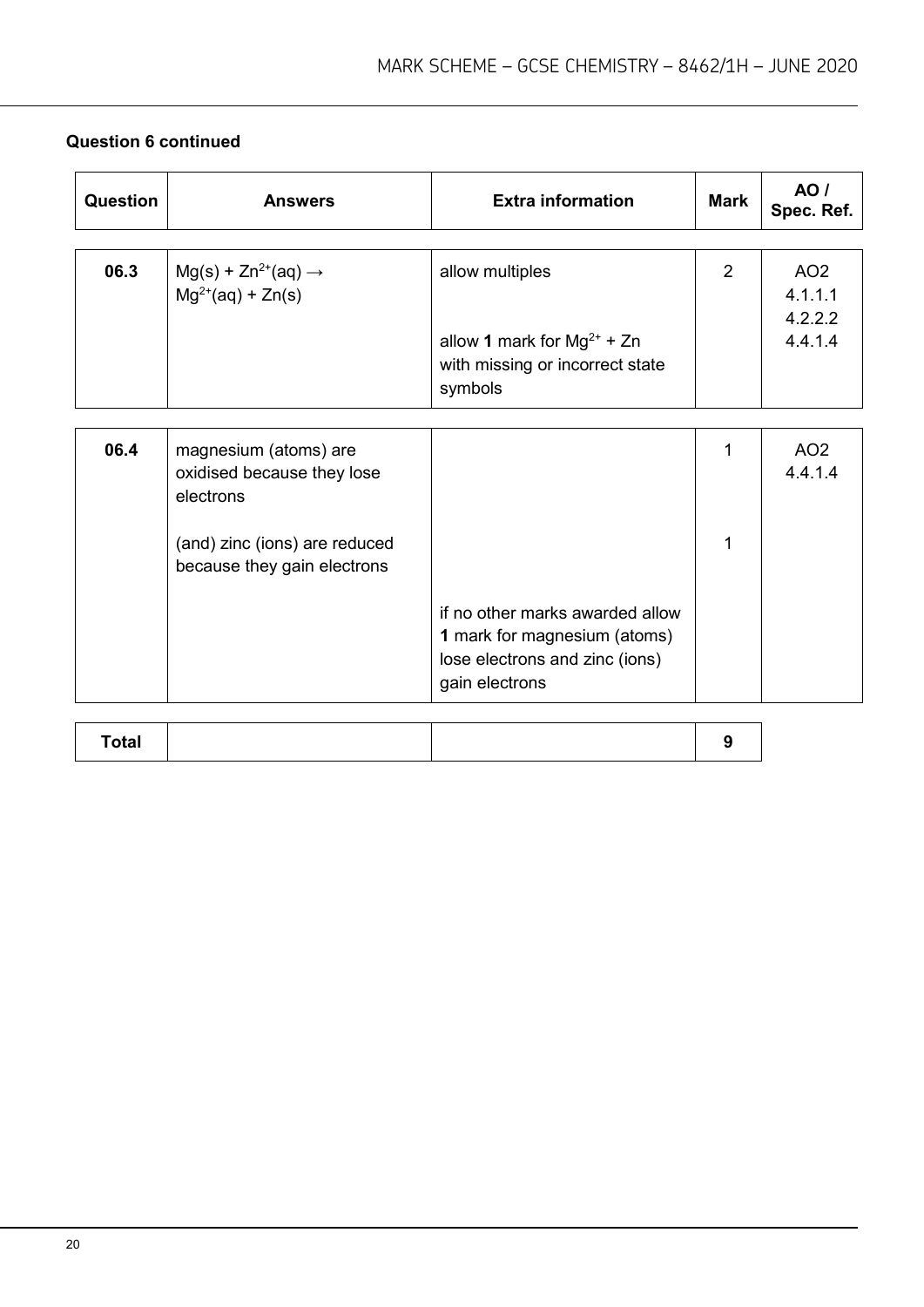| <b>Question</b> | <b>Answers</b>                                                                                                                                                                      | <b>Extra information</b>                                                                                        | <b>Mark</b>    | AO/<br>Spec. Ref.          |
|-----------------|-------------------------------------------------------------------------------------------------------------------------------------------------------------------------------------|-----------------------------------------------------------------------------------------------------------------|----------------|----------------------------|
| 07.1            | the activation energy should be<br>from the reactants (line to the<br>peak)                                                                                                         | ignore description of where the<br>activation energy is on the<br>diagram                                       | $\mathbf{1}$   | AO <sub>3</sub><br>4.5.1.2 |
|                 | the products (line) should be<br>below the reactants (line)<br>or                                                                                                                   | allow the product (line) is above<br>the reactants (line)                                                       | $\mathbf{1}$   |                            |
|                 | the products should have less<br>energy than the reactants                                                                                                                          | allow the products have more<br>energy than the reactants<br>allow the profile shows an<br>endothermic reaction |                |                            |
|                 |                                                                                                                                                                                     | ignore the arrow for the overall<br>energy change should point<br>downwards                                     |                |                            |
| 07.2            | any two from:<br>(hydrogen fuel cells)                                                                                                                                              | allow converse arguments for a<br>rechargeable cell                                                             | $\overline{2}$ | AO <sub>1</sub><br>4.5.2.2 |
|                 | • no toxic chemicals to dispose<br>of at the end of the cell's life<br>• take less time to refuel (than<br>to recharge rechargeable<br>cells)<br>• travel further before refuelling | allow has a greater range                                                                                       |                |                            |
|                 | (than before recharging<br>rechargeable cells)                                                                                                                                      |                                                                                                                 |                |                            |
|                 | • no loss of efficiency (over<br>time)                                                                                                                                              | allow does not lose capacity /<br>range in cold weather                                                         |                |                            |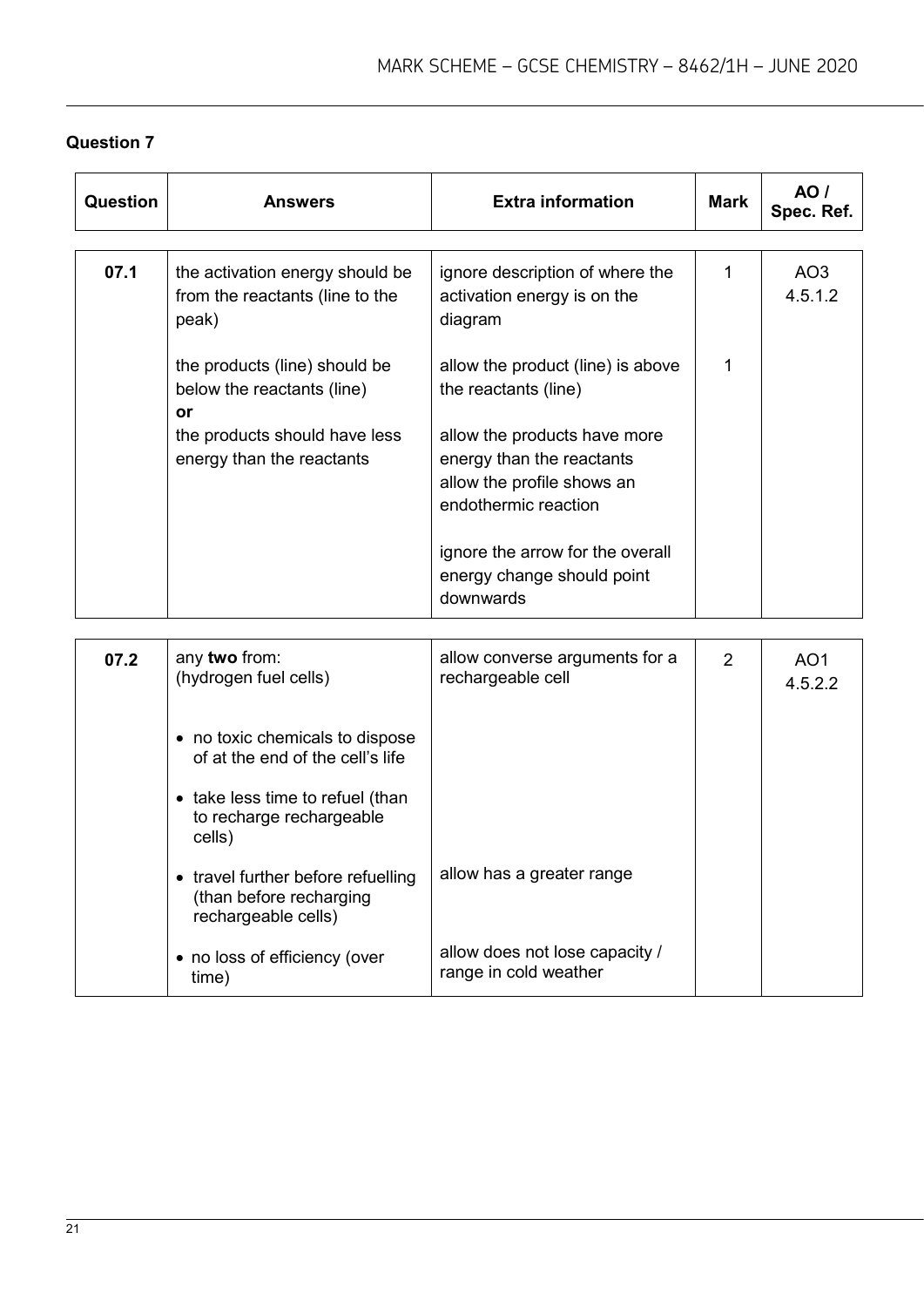# **Question 7 continued**

| Question | <b>Answers</b>                                                                                                                                                                                                                                                                               | <b>Extra information</b>                                                                                                          | <b>Mark</b>    | <b>AO</b> /<br>Spec. Ref.             |
|----------|----------------------------------------------------------------------------------------------------------------------------------------------------------------------------------------------------------------------------------------------------------------------------------------------|-----------------------------------------------------------------------------------------------------------------------------------|----------------|---------------------------------------|
| 07.3     | any one from:<br>• $H_2 \rightarrow 2H^+ + 2e^-$<br>• $O_2$ + 4 H <sup>+</sup> + 4 e <sup>-</sup> $\rightarrow$ 2 H <sub>2</sub> O<br>• $H_2$ + 2 OH $\rightarrow$ 2 H <sub>2</sub> O + 2 e<br>• $O_2$ + 2H <sub>2</sub> O + 4 e <sup>-</sup> $\rightarrow$ 4 OH <sup>-</sup>                | allow multiples<br>allow H <sub>2</sub> - $2e^ \rightarrow$ $2H^+$<br>allow $H_2$ + 2 OH $-$ 2 e $\rightarrow$ 2 H <sub>2</sub> O | 1              | AO <sub>1</sub><br>4.5.2.2            |
| 07.4     | any two from:<br>• hydrogen is not shown as $H_2$ /<br>molecules<br>• particles are shown as<br>spheres<br>• particles are shown as solid<br>• does not show the (weak)<br>forces (between particles)<br>• does not show the movement<br>/ speed (of particles)<br>• is only two-dimensional |                                                                                                                                   | $\overline{2}$ | AO <sub>1</sub><br>4.2.2.1            |
| 07.5     | any one from:<br>• under (higher) pressure<br>$\bullet$ cool<br>• absorb / adsorb in a solid                                                                                                                                                                                                 | allow increase concentration<br>allow condense<br>allow store as a liquid / solid<br>allow develop more efficient<br>engines      | 1              | AO <sub>3</sub><br>4.2.2.1<br>4.5.2.2 |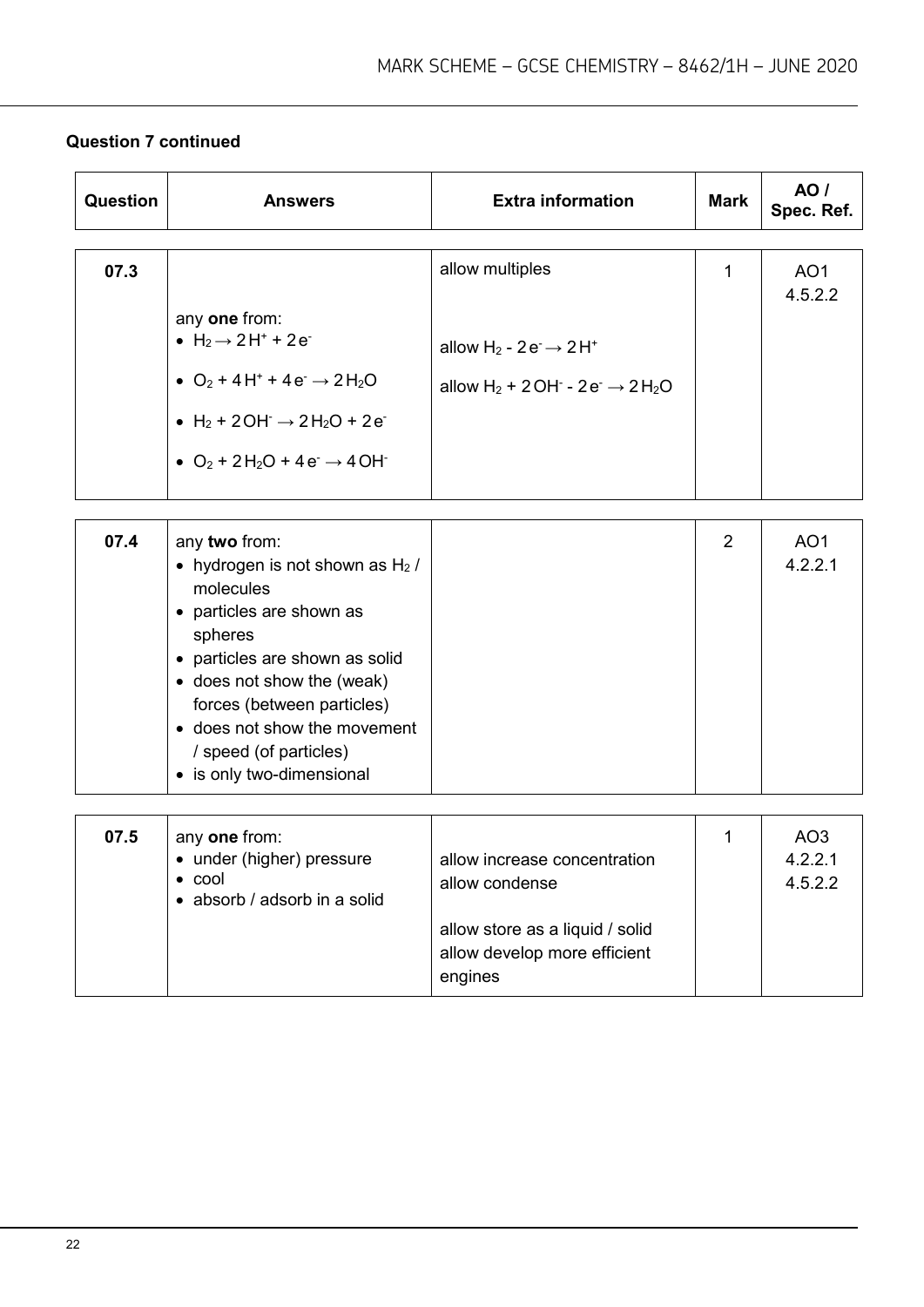# **Question 7 continued**

| Question | <b>Answers</b>                                                                                                                                                        | <b>Extra information</b>                                                                                                                                                       | <b>Mark</b> | <b>AO</b> /<br>Spec. Ref.                      |
|----------|-----------------------------------------------------------------------------------------------------------------------------------------------------------------------|--------------------------------------------------------------------------------------------------------------------------------------------------------------------------------|-------------|------------------------------------------------|
| 07.6     | $(58 \text{ MJ} = 58000 \text{ kJ})$<br>or<br>$(290 \text{ kJ} = 0.290 \text{ MJ})$                                                                                   | allow (58 MJ =) 58 000 000 J<br>and<br>$(290 \text{ kJ} = 290 000 \text{ J}$                                                                                                   | 1           | AO <sub>2</sub><br>4.3.2.1<br>4.3.5<br>4.5.2.2 |
|          | (moles = $\frac{58000}{290}$ or $\frac{58}{0.290}$ = ) 200                                                                                                            | allow correct use of an<br>incorrectly converted or<br>unconverted value of energy                                                                                             | 1           |                                                |
|          | (volume =) $200 \times 24$                                                                                                                                            | allow correct use of an<br>incorrectly calculated number of<br>moles of hydrogen                                                                                               | 1           |                                                |
|          | $= 4800$ (dm <sup>3</sup> )                                                                                                                                           |                                                                                                                                                                                | 1           |                                                |
|          | alternative approach:<br>$(58 \text{ MJ} = 58000 \text{ kJ} (1))$<br>(energy released per dm <sup>3</sup> =<br>$\frac{290}{24}$ =) 12.08333 (kJ/dm <sup>3</sup> ) (1) |                                                                                                                                                                                |             |                                                |
|          | (volume =) $\frac{58000}{12,08333}$ (1)<br>$= 4800$ (dm <sup>3</sup> ) (1)                                                                                            | allow correct use of an<br>incorrectly converted or<br>unconverted value of energy<br>allow correct use of an<br>incorrectly calculated energy<br>released per dm <sup>3</sup> |             |                                                |
|          |                                                                                                                                                                       |                                                                                                                                                                                |             |                                                |

| Total |  |
|-------|--|
|-------|--|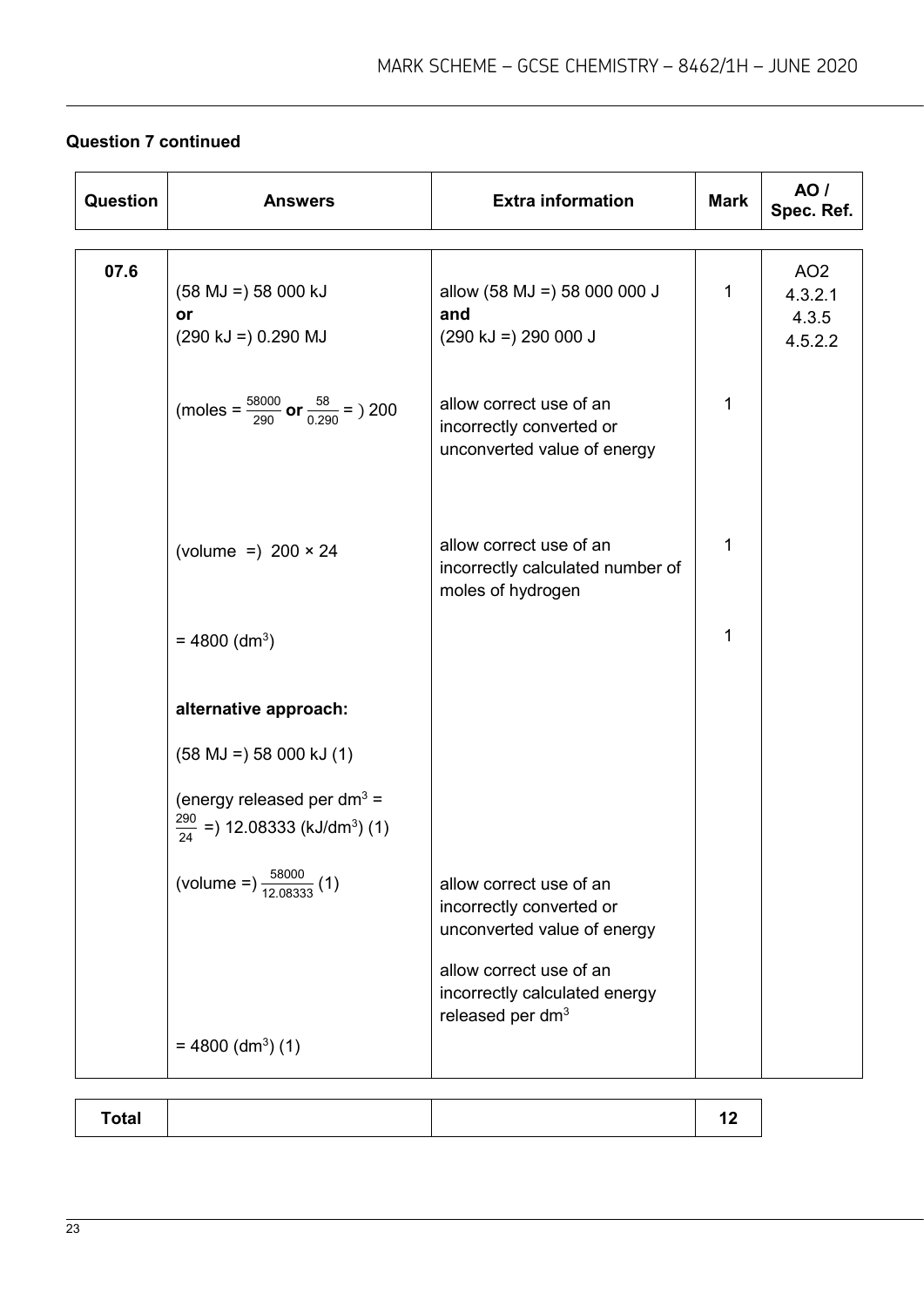| <b>Question</b> | <b>Answers</b>                                                                                                        | <b>Extra information</b>                                                                              | <b>Mark</b> | <b>AO</b> /<br>Spec. Ref.             |
|-----------------|-----------------------------------------------------------------------------------------------------------------------|-------------------------------------------------------------------------------------------------------|-------------|---------------------------------------|
| 08.1            | liquid<br>gas                                                                                                         |                                                                                                       | 1           | AO <sub>2</sub><br>4.2.2.1            |
| 08.2            | (boiling point) increases (down<br>the table / group)                                                                 |                                                                                                       | 1           | AO <sub>1</sub><br>4.1.2.6<br>4.2.2.1 |
|                 | (because) the relative formula /<br>molecular mass increases<br>or<br>(because) the size of the<br>molecule increases |                                                                                                       | $\mathbf 1$ | 4.2.2.4                               |
|                 | (so) the intermolecular forces<br>increase (in strength)                                                              | allow (so) the forces between<br>molecules increase (in strength)                                     | $\mathbf 1$ |                                       |
|                 | (so) more energy is needed to<br>overcome the intermolecular<br>forces                                                | allow (so) more energy is<br>needed to separate the<br>molecules                                      | 1           |                                       |
|                 |                                                                                                                       | do not accept a reference to<br>breaking bonds unless<br>specifically between molecules               |             |                                       |
| 08.3            | boiling point is a bulk property                                                                                      | allow boiling point is related to<br>intermolecular forces (so more<br>than one molecule is involved) | 1           | AO <sub>1</sub><br>4.2.2.1            |
| 08 T            | the age I halogen is toxic                                                                                            | allow the age / halogen is                                                                            | 1.          | $\Lambda$ $\Omega$                    |

| 08.4 | the gas / halogen is toxic | allow the gas / halogen is<br>poisonous / harmful<br>allow to prevent inhalation of the<br>gas / halogen | AO <sub>3</sub><br>4.1.2.6 |
|------|----------------------------|----------------------------------------------------------------------------------------------------------|----------------------------|
|      |                            | ignore deadly / lethal                                                                                   |                            |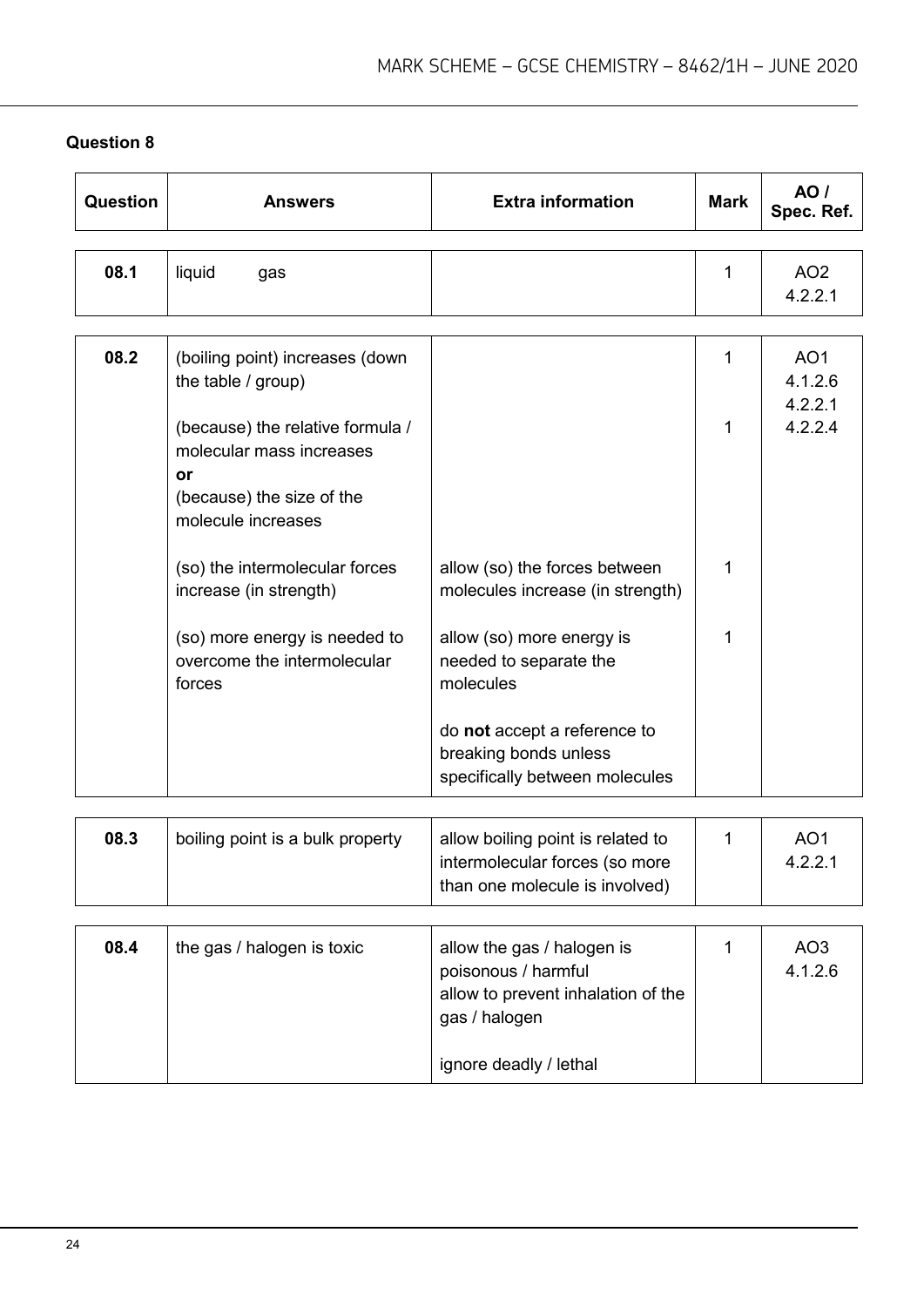# **Question 8 continued**

| <b>Question</b> | <b>Answers</b>                                                                           | <b>Extra information</b>                                                                 | <b>Mark</b> | AO/<br>Spec. Ref.          |
|-----------------|------------------------------------------------------------------------------------------|------------------------------------------------------------------------------------------|-------------|----------------------------|
| 08.5            |                                                                                          | allow energy level for shell<br>throughout                                               |             | AO <sub>1</sub><br>4.1.2.6 |
|                 | (going down the group)<br>the outer electrons / shell<br>become further from the nucleus | allow the atoms become larger<br>allow the number of shells<br>increases                 | 1           |                            |
|                 |                                                                                          | ignore the number of outer<br>shells increases                                           |             |                            |
|                 | (so) the nucleus has less<br>attraction for the outer electrons<br>$/$ shell             | allow (so) the nucleus has less<br>attraction for the incoming<br>electron               | 1           |                            |
|                 |                                                                                          | allow (so) increased shielding<br>between the nucleus and the<br>outer electrons / shell |             |                            |
|                 |                                                                                          | allow (so) increased shielding<br>between the nucleus and the<br>incoming electron       |             |                            |
|                 | (so) an electron is gained less<br>easily                                                |                                                                                          | 1           |                            |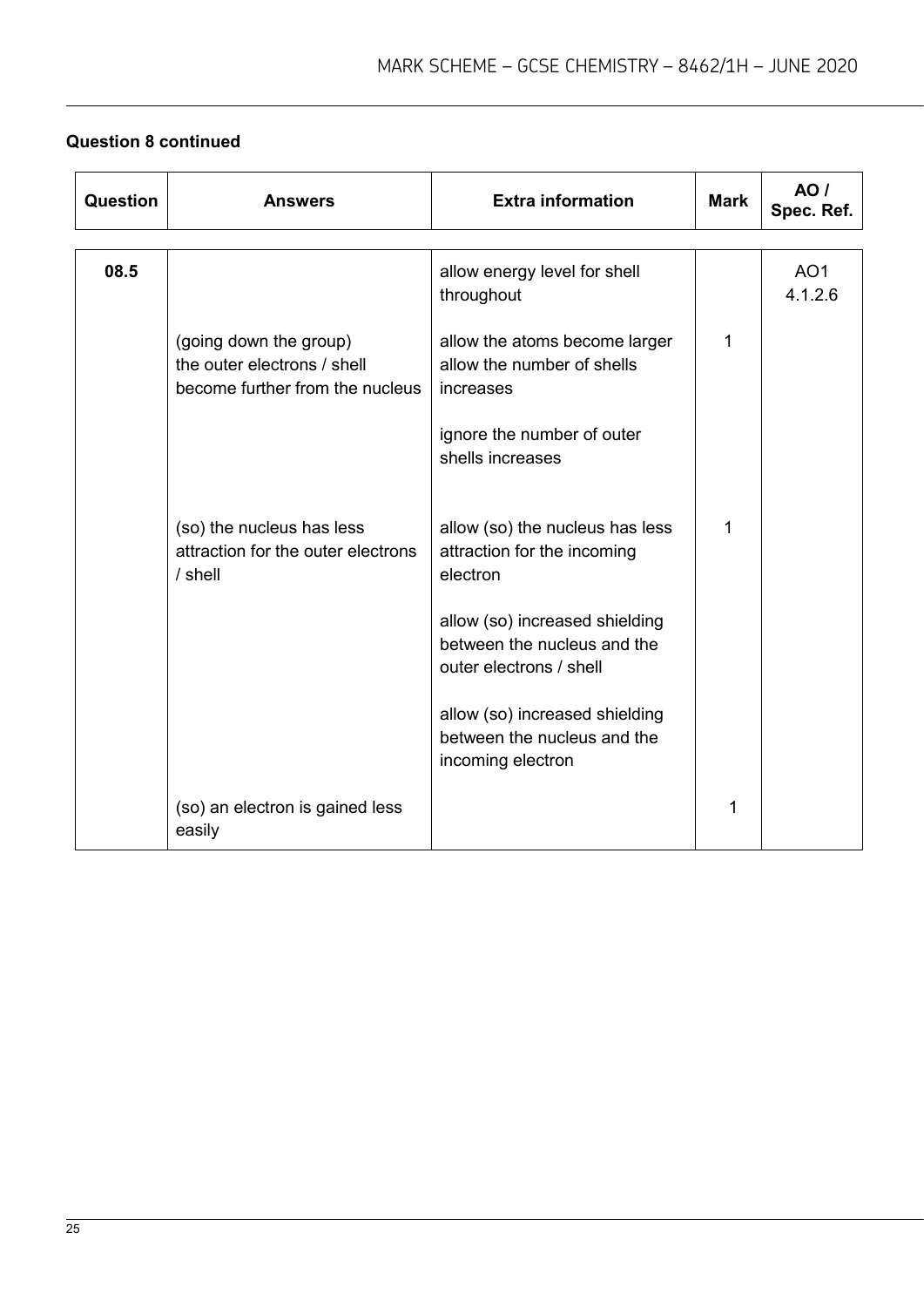# **Question 8 continued**

| 08.6 | 4.48 (g iron) and 8.52 (g<br>chlorine)          |                                                                                                                                                                                                                                                                                                                                                                                | $\mathbf 1$    | AO <sub>2</sub><br>4.1.1.1 |
|------|-------------------------------------------------|--------------------------------------------------------------------------------------------------------------------------------------------------------------------------------------------------------------------------------------------------------------------------------------------------------------------------------------------------------------------------------|----------------|----------------------------|
|      | (moles Fe = $\frac{4.48}{56}$ = 0.08            | allow correct calculation using<br>incorrectly calculated mass of<br>iron                                                                                                                                                                                                                                                                                                      | 1              | 4.1.2.6<br>4.3.2.3         |
|      | (moles Cl = $\frac{8.52}{35.5}$ = 0.24          | allow correct calculation using<br>incorrectly calculated mass of<br>chlorine<br>allow (moles $Cl_2 = \frac{8.52}{71}$ =) 0.12                                                                                                                                                                                                                                                 | 1              |                            |
|      | $(Fe : Cl = 0.08 : 0.24 = 1 : 3$                | allow correct calculation using<br>incorrectly calculated moles of<br>iron and / or chlorine                                                                                                                                                                                                                                                                                   | 1              |                            |
|      | 2 Fe + 3 $Cl_2 \rightarrow 2$ FeCl <sub>3</sub> | allow multiples / fractions<br>allow a correctly balanced<br>equation including Fe and $Cl2$<br>from an incorrect ratio of Fe: Cl<br>allow 1 mark for Fe and $Cl2$<br>(reactants) and FeCl <sub>3</sub> (product)<br>or<br>allow 1 mark for Fe and $Cl2$<br>(reactants) and a formula for<br>iron chloride correctly derived<br>from an incorrect ratio of Fe: Cl<br>(product) | $\overline{2}$ |                            |

| <b>Total</b> |  |
|--------------|--|
|--------------|--|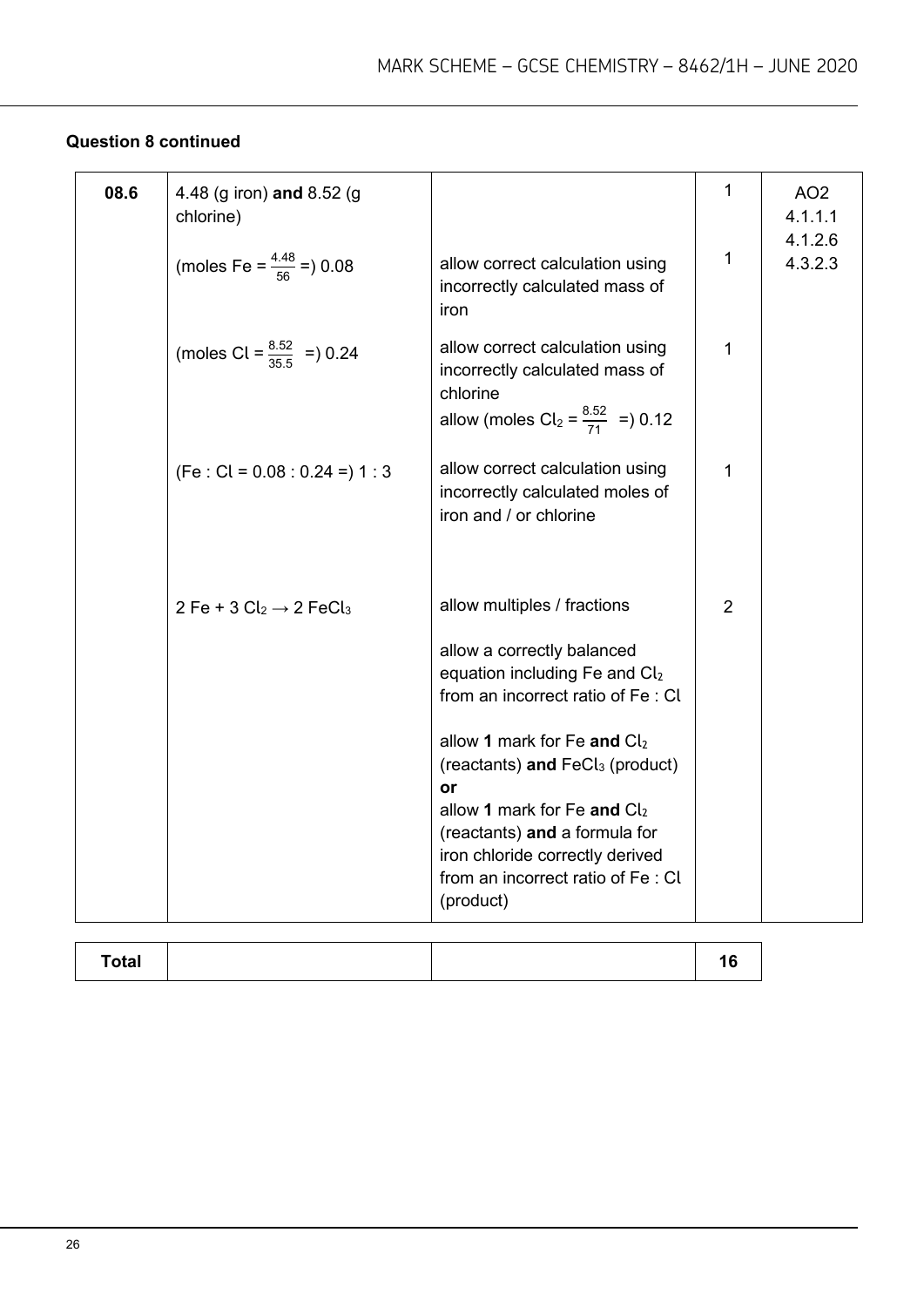| Question | Answers                                                                                                       | <b>Extra information</b>                                                                                                  | <b>Mark</b>  | <b>AO</b> /<br>Spec. Ref.                                         |
|----------|---------------------------------------------------------------------------------------------------------------|---------------------------------------------------------------------------------------------------------------------------|--------------|-------------------------------------------------------------------|
|          |                                                                                                               |                                                                                                                           |              |                                                                   |
| 09.1     | didn't stir (the solution enough)                                                                             | allow measured the temperature<br>before the temperature stopped<br>falling<br>allow measured the temperature<br>too soon | $\mathbf{1}$ | AO <sub>3</sub><br>4.5.1.1<br>RPA <sub>4</sub>                    |
|          |                                                                                                               |                                                                                                                           |              |                                                                   |
| 09.2     | the temperature decreases<br>(initially) because energy is<br>taken in (by the reaction from<br>the solution) | allow temperature decreases<br>(initially) because the reaction is<br>endothermic                                         | 1            | AO <sub>2</sub><br>AO <sub>3</sub><br>4.5.1.1<br>RPA <sub>4</sub> |
|          | when 1.5 g (of citric acid) is<br>added the sodium<br>hydrogencarbonate has all<br>reacted                    | allow when the temperature<br>reaches 11.6 °C the sodium<br>hydrogencarbonate has all<br>reacted                          | 1            |                                                                   |
|          | or<br>from 1.5 g the citric acid is in<br>excess<br>or                                                        | allow after the temperature<br>reaches 11.6 °C the citric acid is<br>in excess                                            |              |                                                                   |
|          | when 1.5 g (of citric acid) is<br>added the reaction is complete                                              | allow when the temperature<br>reaches 11.6 °C the reaction is<br>complete                                                 |              |                                                                   |
|          | (so) the temperature increases<br>as energy is transferred from the<br>room to the solution                   | allow (so) the temperature<br>increases as energy is<br>transferred from the excess<br>citric acid to the solution        | 1            |                                                                   |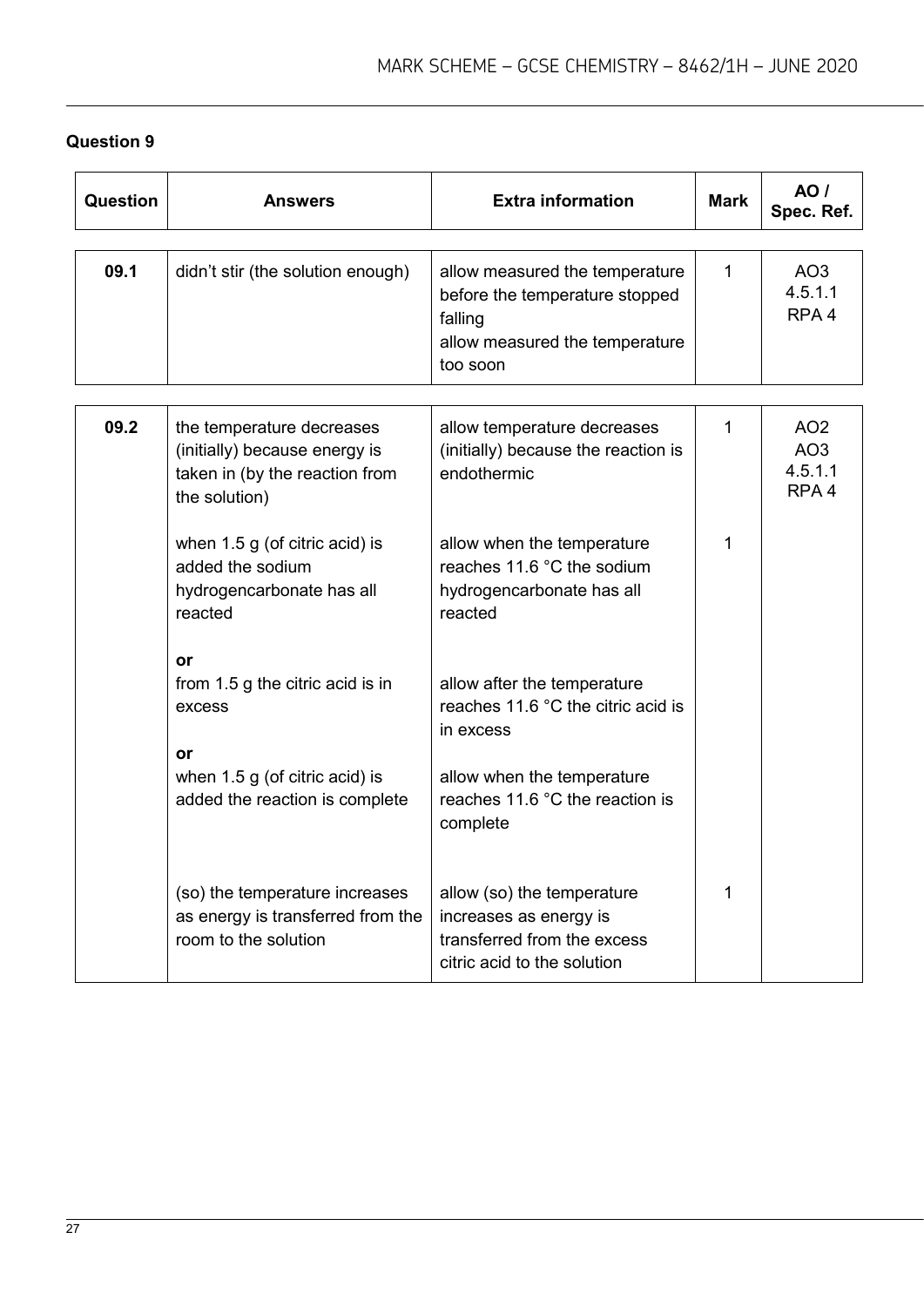| Question | <b>Answers</b>                                                                 | <b>Extra information</b>                                                                                                        | <b>Mark</b>  | <b>AO</b> /<br>Spec. Ref.                                 |
|----------|--------------------------------------------------------------------------------|---------------------------------------------------------------------------------------------------------------------------------|--------------|-----------------------------------------------------------|
| 09.3     | less steep line starting at<br>16.8 °C and reaching 1.00 g (of<br>citric acid) | ignore any part of the line drawn<br>beyond 1.00 g                                                                              | $\mathbf{1}$ | AO <sub>3</sub><br>4.2.2.8<br>4.5.1.1<br>RPA <sub>4</sub> |
|          | (as) metal is a better conductor                                               | allow (as) polystyrene is a better<br>insulator                                                                                 | 1            |                                                           |
|          | (so) more energy is absorbed<br>(from the surroundings)                        | allow (so) more heat is<br>absorbed (from the<br>surroundings)                                                                  | 1            |                                                           |
|          |                                                                                |                                                                                                                                 |              |                                                           |
| 09.4     | $(M_r$ citric acid =) 192                                                      |                                                                                                                                 | 1            | AO <sub>2</sub>                                           |
|          |                                                                                |                                                                                                                                 |              | 4.3.2.5                                                   |
|          | (moles = $\frac{250}{1000} \times 0.0500$ )                                    |                                                                                                                                 |              | 4.3.4                                                     |
|          | $= 0.0125$                                                                     |                                                                                                                                 | 1            |                                                           |
|          |                                                                                |                                                                                                                                 |              |                                                           |
|          | $(mass = 0.0125 \times 192 = 2.4$ (g)                                          | allow correct use of an<br>incorrectly calculated $M_r$<br>allow correct use of an<br>incorrectly calculated number of<br>moles | 1            |                                                           |
|          | alternative approach:                                                          |                                                                                                                                 |              |                                                           |
|          | $(M_r \text{ citric acid} =) 192 (1)$                                          |                                                                                                                                 |              |                                                           |
|          | (concentration = $0.0500 \times 192$ )<br>$= 9.6$ (g/dm <sup>3</sup> ) (1)     | allow correct use of an<br>incorrectly calculated $M_r$                                                                         |              |                                                           |
|          | (mass = $\frac{250}{1000}$ × 9.6 = ) 2.4 (g) (1)                               | allow correct use of an<br>incorrectly calculated                                                                               |              |                                                           |

concentration in g/dm<sup>3</sup>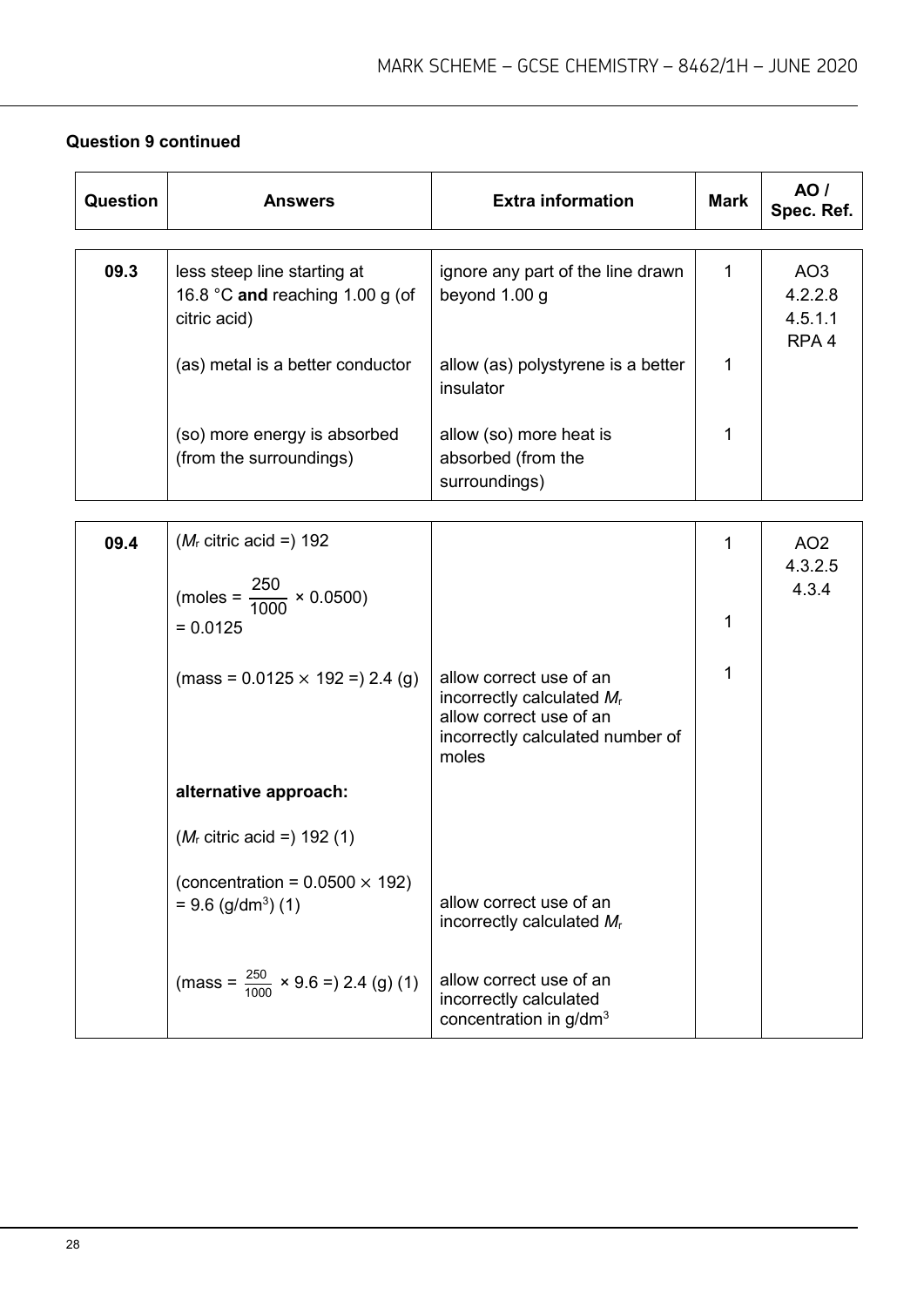# **Question 9 continued**

| <b>Question</b> | <b>Answers</b>                                                                          | <b>Extra information</b>                                                                     | <b>Mark</b> | <b>AO</b> /<br>Spec. Ref.                      |
|-----------------|-----------------------------------------------------------------------------------------|----------------------------------------------------------------------------------------------|-------------|------------------------------------------------|
| 09.5            | add the citric acid (to the flask)<br>until there is a (permanent)<br>colour change     | ignore colours of indicator                                                                  | 1           | AO <sub>1</sub><br>4.4.2.5<br>RPA <sub>2</sub> |
|                 | measure / record the volume (of<br>citric acid) added                                   | allow take the final (and initial)<br>burette reading                                        | 1           |                                                |
|                 | any one from:<br>• swirl<br>• use a white tile                                          |                                                                                              | 1           |                                                |
|                 | • add the citric acid dropwise<br>(near the end-point)<br>• repeat and calculate a mean | allow add the citric acid slowly<br>(near the end-point)                                     |             |                                                |
|                 |                                                                                         |                                                                                              |             |                                                |
| 09.6            | any two from:<br>• can add (the citric acid) in<br>small increments                     | allow can add (the citric acid)<br>drop by drop<br>allow can add (the citric acid)<br>slowly | 2           | AO <sub>1</sub><br>4.4.2.5<br>RPA <sub>2</sub> |
|                 | • can measure variable volumes<br>• more accurate than a                                | allow has a scale                                                                            |             |                                                |
|                 | measuring cylinder                                                                      |                                                                                              |             |                                                |